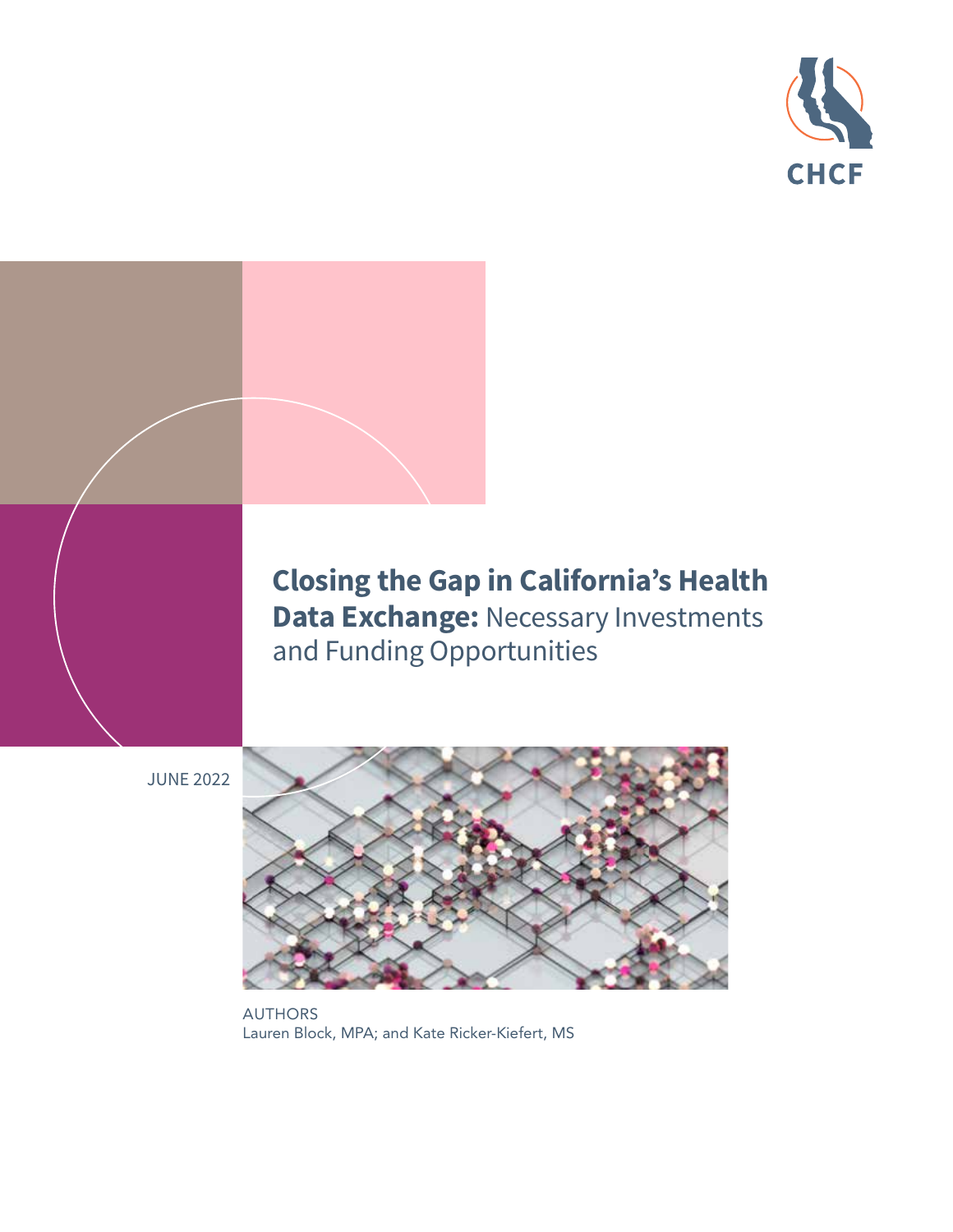### About the Authors

Lauren Block, MPA, is a managing principal for Medicaid Policy and Programs at [Aurrera Health Group](https://www.aurrerahealth.com/), a mission-driven national health policy and communications firm based in Sacramento.

Kate Ricker-Kiefert, MS, is CEO of [Amelia](http://www.ameliamayme.com) [Mayme Consulting](http://www.ameliamayme.com), LLC, a firm that provides health policy, operations, and technology consulting services for public and private sector clients.

# About the Foundation

The [California Health Care Foundation](http://www.chcf.org) is dedicated to advancing meaningful, measurable improvements in the way the health care delivery system provides care to the people of California, particularly those with low incomes and those whose needs are not well served by the status quo. We work to ensure that people have access to the care they need, when they need it, at a price they can afford.

CHCF informs policymakers and industry leaders, invests in ideas and innovations, and connects with changemakers to create a more responsive, patient-centered health care system.

# **Contents**

### 3 [Introduction](#page-2-0)

## 4 [Methodology and Scope](#page-3-0)

### 4 [Key Findings](#page-3-0)

[Onetime Technical Capabilities and Infrastructure](#page-4-0) [Maintaining New Technical Capabilities and Infrastructure](#page-6-0) [Policy and Implementation Support](#page-6-0) [Staffing and Workforce](#page-7-0) [IT Needs by Delivery System](#page-8-0) [Federal Funding That Supports Information Technology](#page-11-0)  [Investments](#page-11-0)

## 19 [Examples of Other States Pursuing Similar Goals](#page-18-0)

21 [Conclusion](#page-20-0)

### 22 [Appendices](#page-21-0)

- A. [Data Exchange Framework Timeline](#page-21-0)
- B. [Interviewees](#page-22-0)
- C. [Constraints on Federal Funding](#page-24-0)
- D. [Type of Federal Funding Available to States](#page-25-0)
- E. [Strategies for Leveraging Medicaid Dollars](#page-27-0)
- [F. Components of CalAIM That Could Support AB 133](#page-28-0)  [Priorities for Data Exchange](#page-28-0)
- G. [Glossary of Abbreviations](#page-30-0)

## 32 [Endnotes](#page-31-0)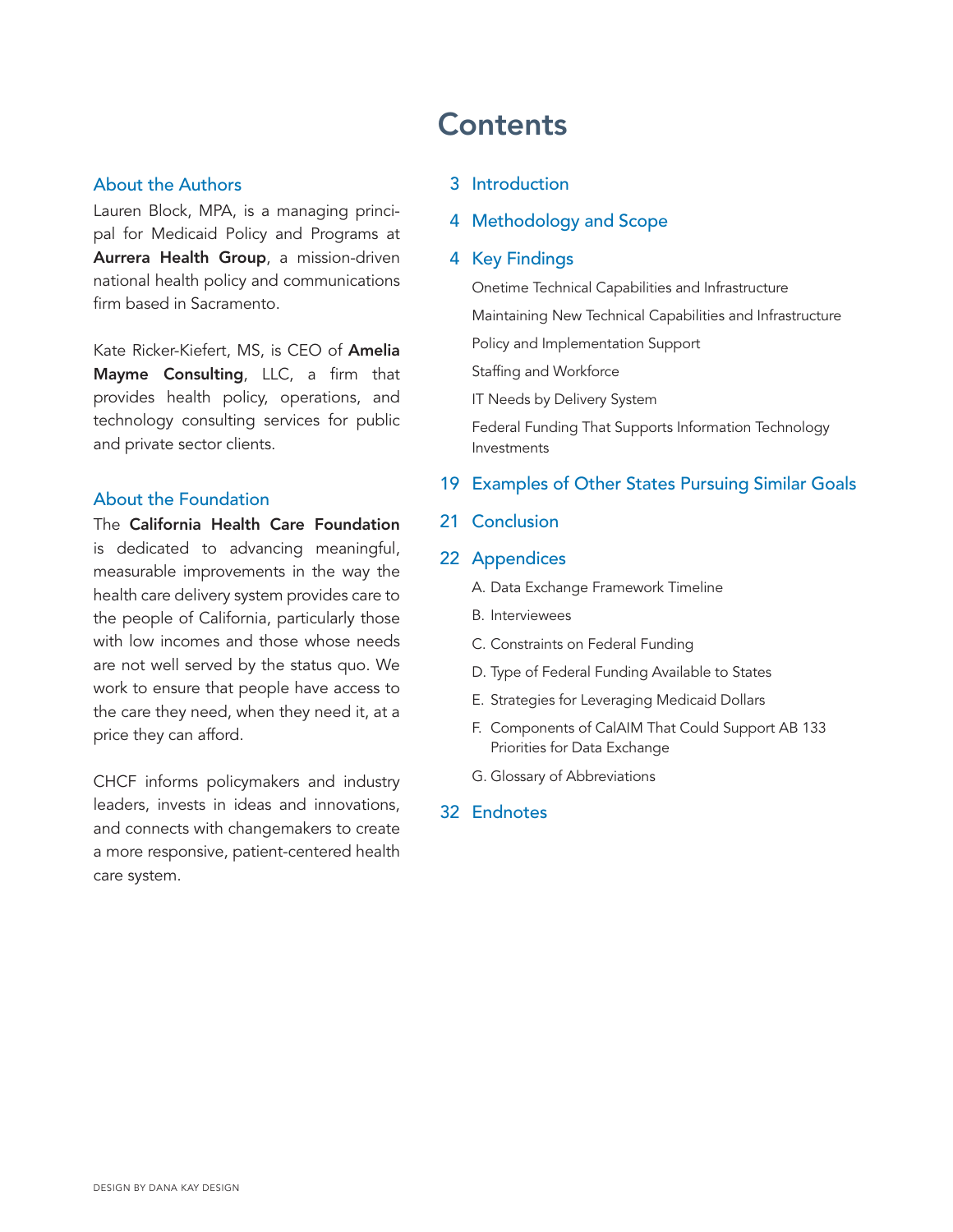# <span id="page-2-0"></span>Introduction

Electronic data exchange within health care and across sectors is an essential component of effective care delivery and critical to address health and social needs, reduce health disparities, and improve outcomes. This year California is implementing multiple major initiatives that will necessitate robust cross-sector data sharing, including the Data Exchange Framework.

Electronic data exchange within health care and across sectors is an essential component of effective care delivery and critical to address health and social needs, reduce health disparities, and improve outcomes.

In July of 2021, Governor Newsom signed into law AB 133 (Chapter 143, enacted Health and Safety Code § 130290), the Omnibus Health Trailer bill, which among other things, calls for development and implementation of a statewide Health and Human Services Data Exchange Framework.<sup>1</sup> The law envisions a state in which "every Californian, and the health and human service providers and organizations that care for them, will have timely and secure access to usable electronic information that is needed to address their health and social needs and enable the effective and equitable delivery of services to improve their lives and wellbeing."<sup>2</sup>

The 2021–22 state budget allocated \$2.5 million for health information exchange leadership in the state.<sup>3</sup> In addition, the May Revision adds two important grant and technical assistance programs to the 2022–23 budget:

- $\blacktriangleright$  Technical assistance grants. A \$50 million two-year grant program "to provide technical assistance to small or underresourced providers, particularly small physician practices, rural hospitals, and community-based organizations, as well as education and technical assistance for entities new to health information exchange."
- $\blacktriangleright$  Equity and practice transformation payments. Two hundred million dollars for "grants and technical assistance to allow small physician practices to upgrade their clinical infrastructure, such as electronic health record systems, data collection and reporting capabilities, implementation of care management systems, and other activities that will allow the adoption of value-based and other payment models that improve health care quality while reducing costs."4

Hospitals, physician organizations, medical groups, clinical labs, skilled nursing facilities (SNFs), health service plans, and acute psychiatric hospitals must execute the data sharing agreement framework by January 31, 2023, with real-time data sharing phased in from January 31, 2024, through January 31, 2026. The state must also engage counties, including health, public health, and social services agencies, to encourage participation by January 31, 2023. See Appendix A for a complete implementation timeline.

California has a local and decentralized approach to governance with distributed authority at the county level, so regions, counties, and communities have developed and procured systems and tools to meet their specific needs without a coordinated state-level approach.5 As a result, different regions of the state have variable levels of health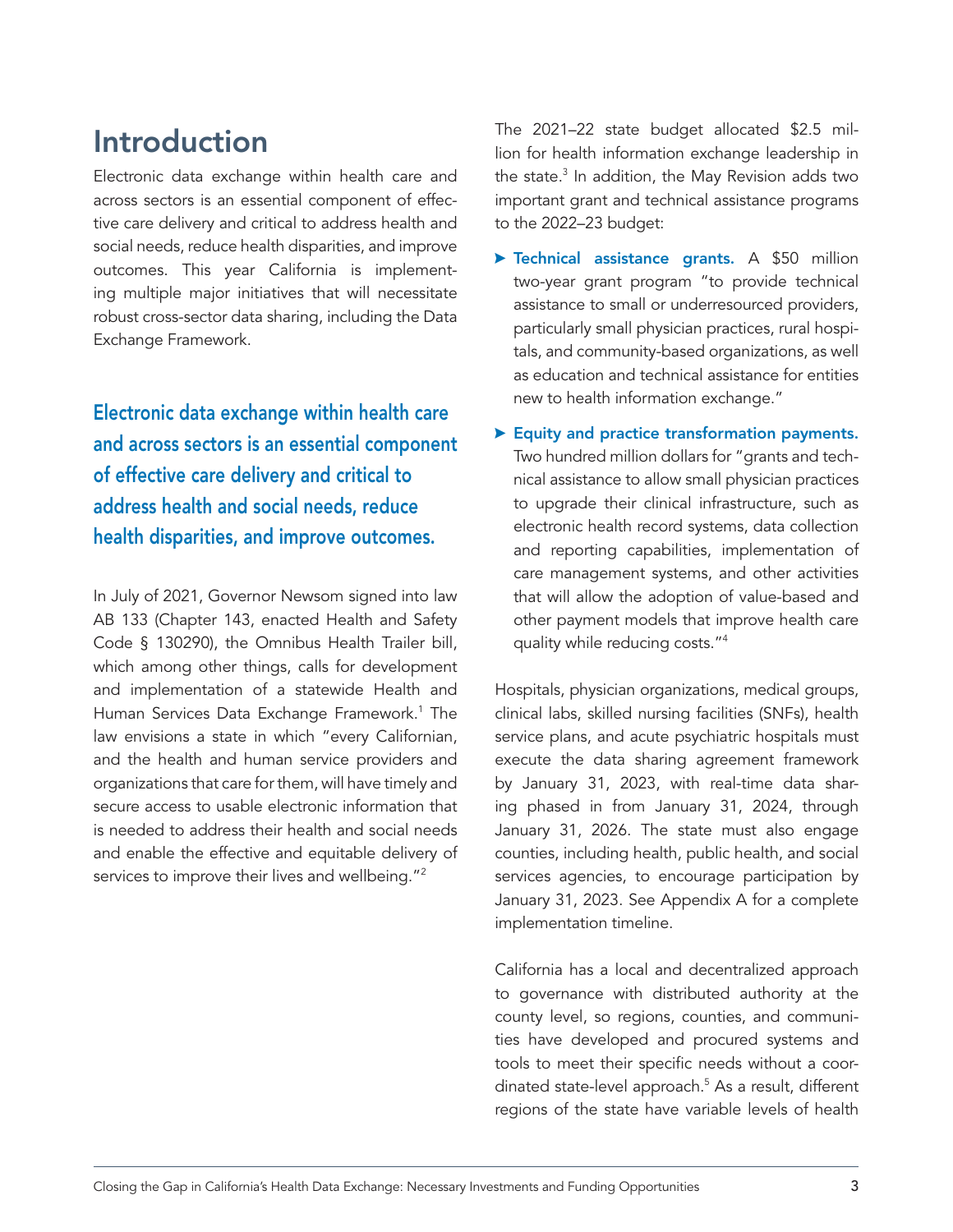<span id="page-3-0"></span>and social services information exchange infrastructure, though public health is largely excluded from most clinical health information exchange.

The goal of this paper is to outline the technological capacity and funding needs of delivery system providers who must comply with AB 133. The authors identified four categories of investments necessary to achieve robust interoperability based on stakeholder engagement:

- **>** Onetime technical system and infrastructure investment
- $\blacktriangleright$  Technical system and infrastructure maintenance and operations
- **>** Policy and implementation support
- $\blacktriangleright$  Staffing/workforce

The paper also outlines existing federal funding streams that, if leveraged, could support interoperable data exchange, as well as anticipated remaining funding needs that will require targeted investments to close the gap in data exchange capabilities.

# Methodology and Scope

This report was produced by conducting a literature review of funding sources and investments at the federal and state levels and through interviews with association and county level representatives from organizations identified in AB 133 as well as consultants and vendors serving associations and counties. Aurrera Health Group and Amelia Mayme Consulting conducted interviews with 36 staff across 24 organizations. A complete list of those interviewed is included in Appendix B. Of note, interviews were conducted before the May Revision of the 2022–23 budget was released. Therefore, needs identified did not take into consideration the potential availability of \$250 million in grant and

technical assistance for small and underresourced providers.

The report focuses on functional and funding needs to support interoperable data exchange for entities named in AB 133. Research on funding sources was limited to federal resources and not private sector contributions. Also, the paper focuses on funding sources available on an ongoing basis rather than short-term or onetime funding. Consideration of specific technological architecture solutions or the merits of different approaches and potential needs of vendors and organizations that might implement such solutions are outside the scope of the paper. Further, the paper does not address the extent to which certain potentially shared technology services such as consent management and identity management might be implemented or financed.

Federal funding announcements known as Notifications of Funding Opportunities can be found at **[www.grants.gov](http://www.grants.gov).**6 Specific regulatory and program requirements including allowable uses of funds can be found in the Federal Register and Federal Policy Guidance resources, such as the State Medicaid Director letters.<sup>7</sup>

# Key Findings

Across delivery system providers, there are a range of technical service and support needs to facilitate interoperable data exchange. Delivery system providers who historically received funding and implementation support have the fewest needs, while those historically excluded from such programs will require the greatest resources to meet the expectations of the Data Exchange Framework. Table 1 shows a summary of four categories of need identified by interviewed stakeholders to promote adoption and maintenance of systems that support interoperable data exchange.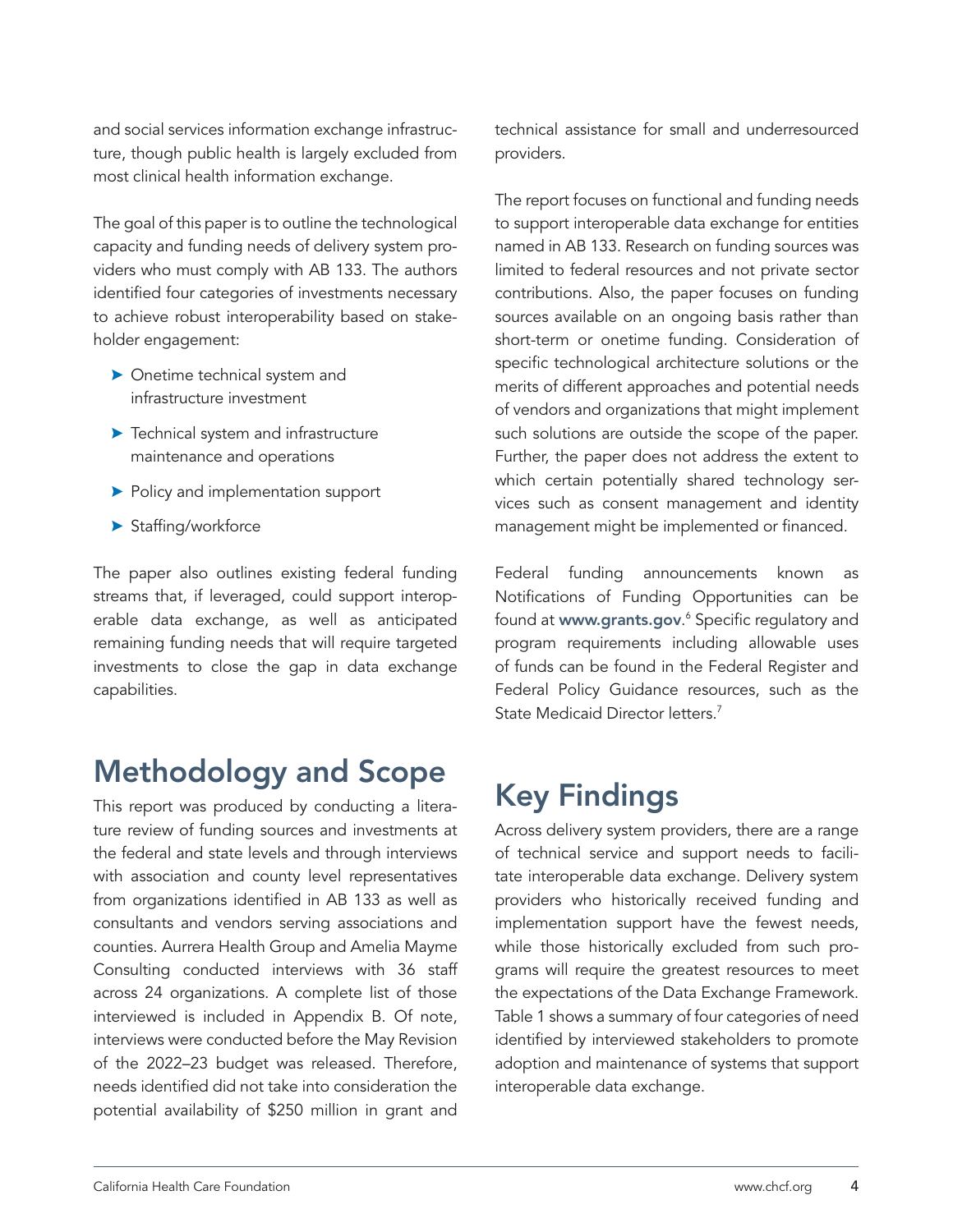#### <span id="page-4-0"></span>Table 1. Categories of Functional Need by Delivery System Stakeholders to Support Information **Exchange**

#### Onetime Technical Capabilities and Infrastructure

- $\blacktriangleright$  Electronic data capture
- $\blacktriangleright$  Electronic data standards
- $\blacktriangleright$  Data systems interoperability
- $\blacktriangleright$  Adapting single use and legacy systems
- Data aggregation and analytics

#### Maintaining New Technical Capabilities and Infrastructure

- $\triangleright$  Ongoing operations and sustainability
- $\triangleright$  Scale and extended functionality

### Policy and Implementation Support

- Initial and ongoing outreach and education
- $\blacktriangleright$  Privacy and security
- $\blacktriangleright$  Informed data analysis and decisionmaking

#### Staffing and Workforce

 $\blacktriangleright$  Technical, operational, and strategic roles

Below is more detail on these categories of functional need for delivery system providers.

# Onetime Technical Capabilities and Infrastructure

## Electronic Data Capture

At the most basic level, to engage in electronic data exchange, information must be digitized. Most clinical health care providers outside of public health in California use an electronic health record (EHR) system, with larger and more sophisticated providers using certified EHR technology. Some also have care coordination systems, screening tools, customer relationship management platforms, and referral tools that may be integrated with an EHR platform. However, some health care providers and many public health and social service providers use paper-based systems or tools like Excel databases to capture patient/client information, make referrals via phone or fax, and fax information like lab results between providers.

## Electronic Data Standards

Many organizations without certified EHRs have rudimentary systems that support electronic data entry but do not adhere to a common data model such as the United States Core Data for Interoperability (USCDI) to capture information.<sup>8</sup> They may use systems that allow entry of narrative text, notes fields, or scanned documentation. While these practices can work within an organization or system, not using common discrete data elements precludes meaningful cross-sector data sharing and more sophisticated functionality like data aggregation for population health analysis.

Adhering to the same data standard allows health care stakeholders to exchange health information, including nonclinical data like claims and encounters, across organizations. This increased data flow allows stakeholders to track admission and discharge information, coordinate care, and identify health patterns and opportunities for quality improvement. Additionally, reporting clinical data to public health in a standardized format improves data quality and administrative efficiency for care teams in public health departments.

Of note, the standards used in one sector do not always translate to standards used in another. Therefore, it is critical to invest up-front time identifying shared data definitions and agreeing on semantic and transport standards, especially for common use cases within and across sectors. Further, while all health care providers benefit from robust and interoperable EHRs, social service providers, such as organizations that support people experiencing homelessness or that facilitate access to food, may have different information technology priorities.<sup>9</sup> Staff time and effort is required to reconcile all these differences, meet the needs of multiple data users,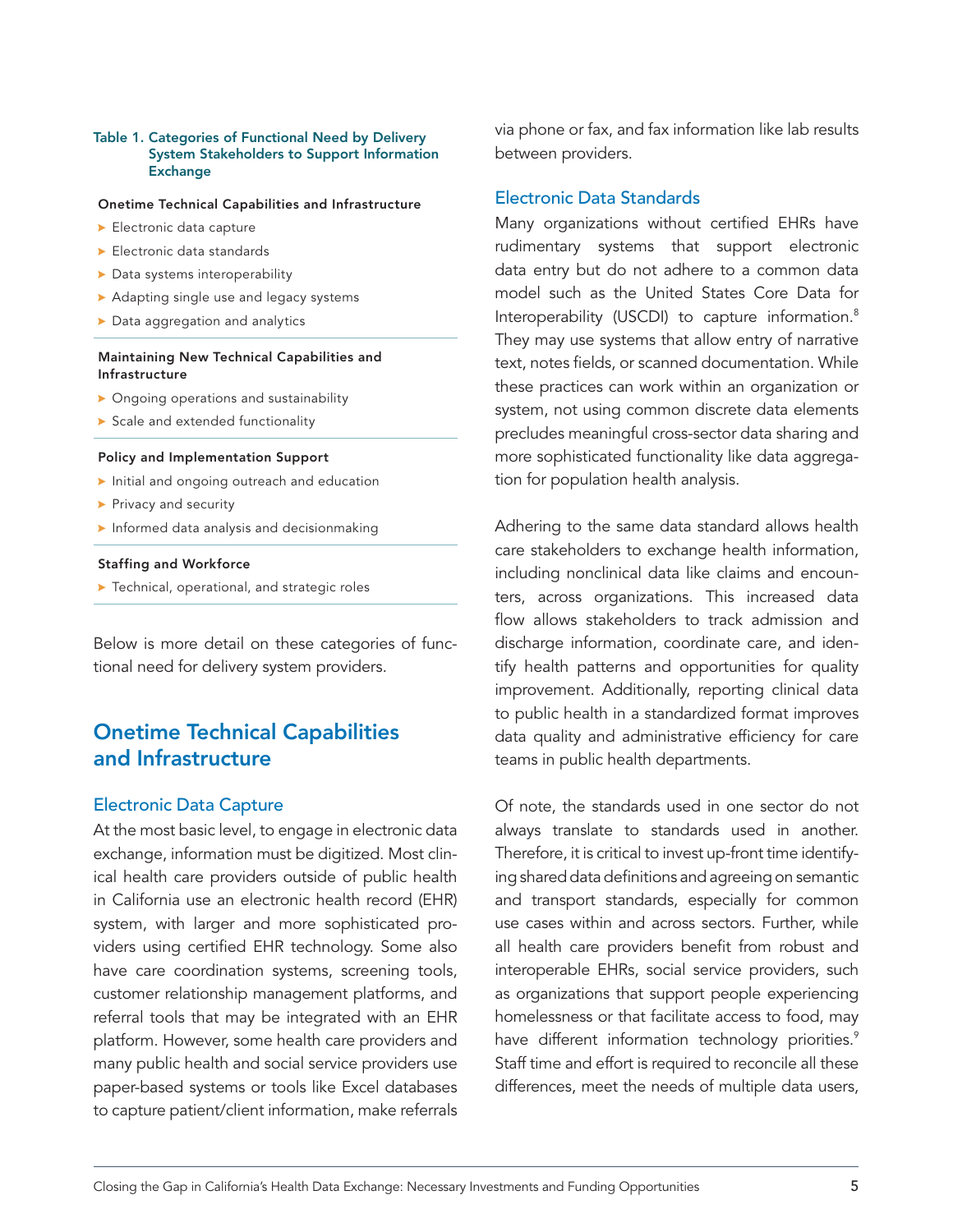and maximize the benefits of data exchange (see Staffing and Workforce on page 8).

# Data Systems Interoperability

Beyond the ability to capture data in a standardized way, systems must be able to both send and receive data through bidirectional data exchange. In a mature environment, unique data systems are interoperable. This means that data flow seamlessly between EHRs and other data platforms; users remain in their workflow rather than using multiple systems and integrating data across each unique system.

Unfortunately, interoperability is still absent in certain parts of the health care system. For instance, health systems are required to report notifiable conditions for infectious disease surveillance, but public health systems have inconsistent capacity to receive the data electronically or to report back individual information.

Similarly, Homeless Management Information Systems (HMIS) used by counties and community-based organizations (CBOs) support limited data reporting to the US Department of Housing and Urban Development (HUD) on performance measures but often lack functionality to ingest information or customize information sharing with partners outside the homeless system of care. This can stymie efforts toward bidirectional cross-sector data sharing.

Within health care, admission, discharge, and transfer (ADT) feeds represent an example of the standard alerts and notifications to make providers aware of their patients' status. In addition, adherence to widely recognized data exchange standards, such as Health Language 7 (HL7) transport standards and Fast Healthcare Interoperability Resources (FHIR), can facilitate connections across systems to reduce duplicative data entry, which is time-consuming and contributes to inconsistencies and errors.

To accomplish meaningful bidirectional information exchange, organizational leaders must make early concerted effort across sectors and with vendors to articulate system requirements. If the health care sector works independently on technical and policy solutions without collaborating with other sectors, the technical and policy approaches likely will not meet the needs of all stakeholders. At a minimum, some level of data mapping and data normalizing must occur to facilitate data translation and harmonization.

In some instances, providers procure the same technology platforms with their desired data sharing partners, such as a specific EHR, care coordination, or referral platform. However, unless organizations collaborate with one another and the vendor or align standards early in the process, use of the same platform does not automatically result in interoperability across users of the same system.

Absent interoperability, some organizations interviewed allow external users customized access (e.g., read-only vs. edit functionality) to one another's systems. This does not allow sharing across platforms, but it provides insights about individual client information. Alternatively, technical systems can be connected to one another for directed and pulled data transfer though point-to-point connections, though these are difficult and costly to maintain.

# Adapting Single Use and Legacy Systems

Many existing systems used by public health programs, homeless systems of care, jails, and smaller physician offices were built or procured with narrowly defined functionality in mind. Systems built with limited scope often lack the capacity to adapt in functionality and reuse systems architecture for new purposes. Performing one-to-one systems integrations to incorporate new features or partnerships in less agile systems can be complex, time intensive, and costly, as is ongoing maintenance to sustain these connections. Even within seemingly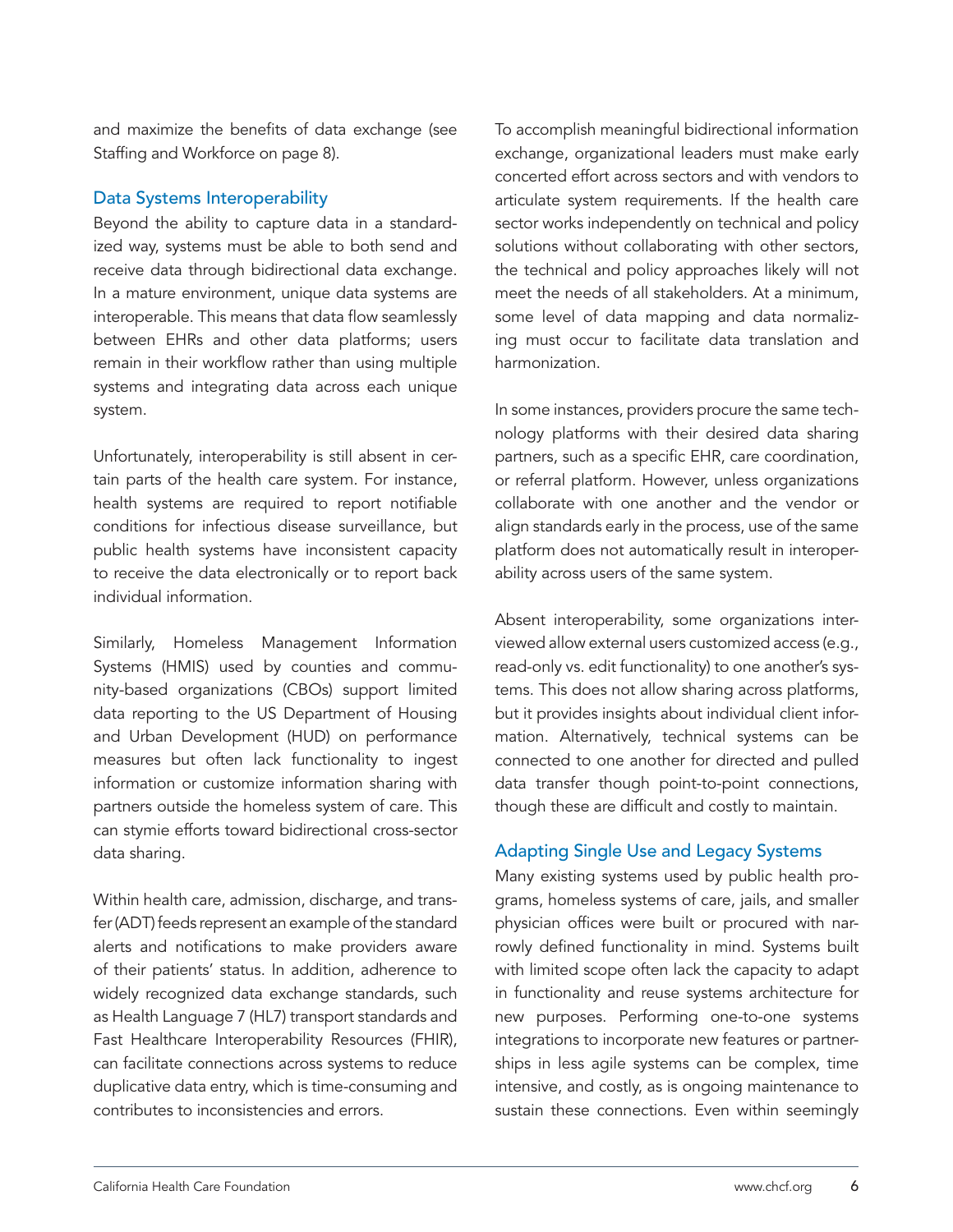<span id="page-6-0"></span>similar sectors such as housing and homelessness, systems vary widely and do not support data sharing with one another.

In some cases, delivery systems may be able to leverage application programming interfaces (APIs) to support data sharing. However, some legacy systems are too antiquated to support upgrades or enhancements, and organizations are faced with determining whether investments in more sophisticated scalable infrastructure built with integration and data harmonization in mind is necessary. In the short term, migrating data and procuring reusable architecture solutions will be time intensive and complicated, but if funding is available to support the upgrade, it can reduce manual labor, workarounds, and duplicative data entry.

## Data Aggregation and Analytics

To engage in population health management, data analysts require a platform for storing and integrating data and tools that support analytics and reporting. As one 2019 CHCF publication stated, "Many providers use capabilities native to their EHRs to exchange individual patient information with other health systems. These are important functions that can support episodic care coordination but are insufficient to manage population health, which requires analytics and the ability to aggregate data across providers, payers, and human services organizations."10

# Maintaining New Technical Capabilities and Infrastructure

## Ongoing Operations and Sustainability

Every technology investment requires maintenance to sustain high levels of performance and relevance over time. Assuming the state adheres to federal and industry standards (e.g., USCDI, FHIR, and HL7), needs of health care delivery system providers who received prior funds will likely be limited to minor systems updates and maintenance as technology evolves to add new features and capabilities. Organizations newer to interoperable technology may need to more time and resources to maintain their systems and train staff on infrastructure enhancements. Organizations may also have to pay ongoing fees for subscription services for vendorowned and vendor-operated technology services, like referral platforms or membership for information sharing networks.

# Scale and Extended Functionality

As networks of data sharing partners grow within sectors (e.g., new hospitals or health systems), organizations will need resources to integrate with new partners and data systems and maintain those integrations. This scalability requires staffing or vendor support to complete the technical updates, integration, and testing. Similarly, as networks expand to new types of partners, such as data sharing with new sectors, additional resources may be necessary to develop data sharing agreements, establish new privacy controls, and align processes.

# Policy and Implementation Support

# Initial and Ongoing Outreach and Education

When new state policies and program requirements are released, state, association, and community leaders need resources to develop "call to action" messaging and educational materials so that stakeholders understand who is impacted, how to comply, what the timelines are, how policies deviate from historical regulations, and how to align with federal regulations. This information can help facilitate a coordinated rollout and inform delivery system providers before they make technology procurement decisions.

Ongoing federal and state policies changes may necessitate additional stakeholder work on technical systems, organizational policies, staff training,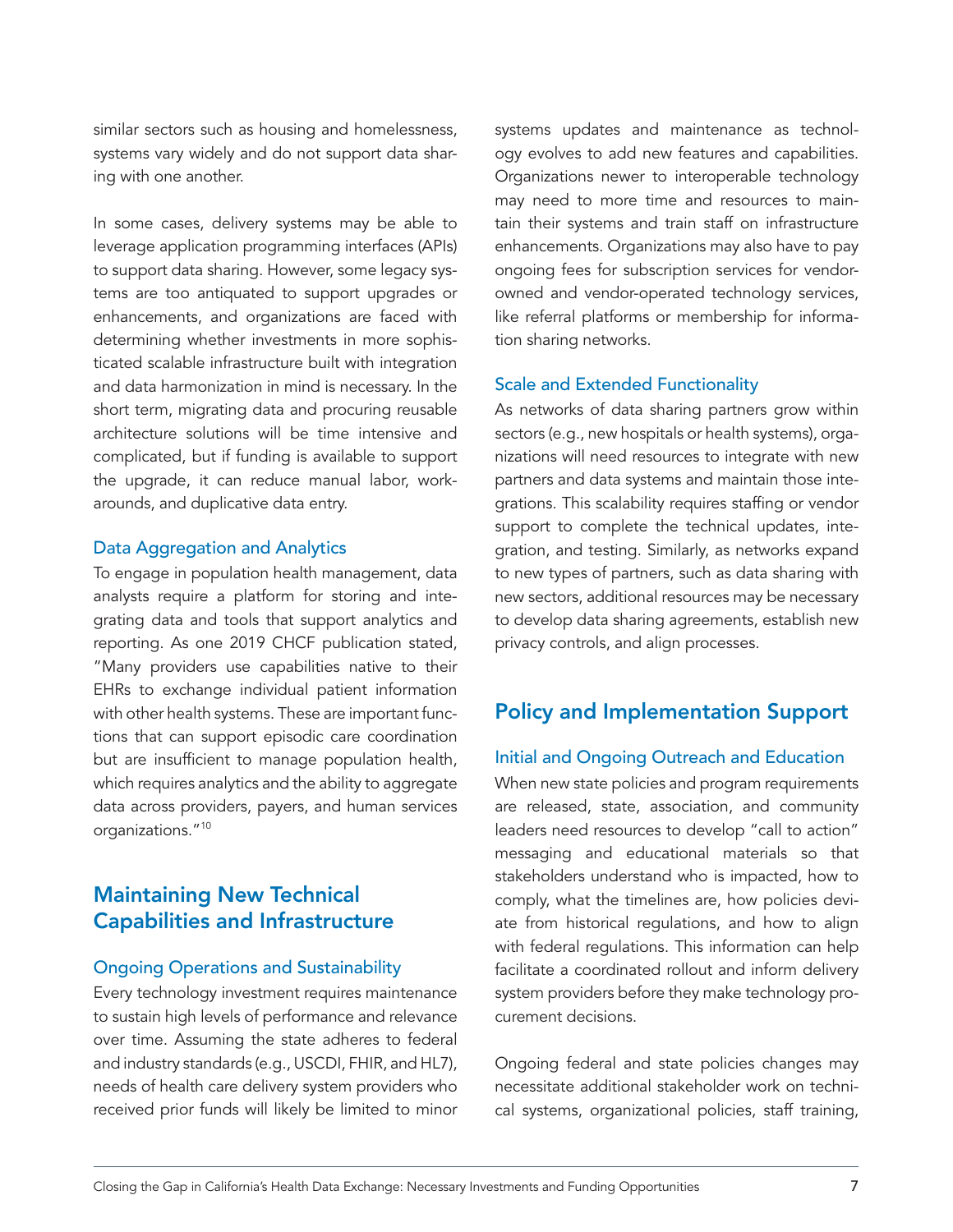<span id="page-7-0"></span>and clinical and administrative workflows at the local level. Establishing a forum and cadence for information sharing and practical guidance related to new legislation and regulations can facilitate meaningful adoption and compliance. Proactive and early stakeholder engagement enables these organizations to build in the means to measure and evaluate their new capabilities over time. All these efforts require additional funding and resources to deliver.

## Privacy and Security

The most-identified need addressed by interviewees for this report was help with the practical application of privacy laws related to cross-sector information sharing. Smaller providers or communities often lack dedicated in-house staff or access to consultants with expertise in how to organize and operate to exchange data while also protecting privacy and complying with state and federal law. Without a strong understanding and buy-in for policy objectives, fear and lack of knowledge may trump policy goals, and some organizations may interpret data sharing permissions narrowly to reduce risk. This is a particularly acute issue when considering the new terrain of cross-sector data sharing and different rules that apply across sectors. Both robust state-level resources that provide practical and accessible guidance and customized individual policy support can help facilitate adoption.

## Informed Data Analysis and Decisionmaking

Participants in data exchange networks need to understand how to interpret and use the data they receive. Training users about the right information to share, the meaning of specific data elements, and how to look at information holistically across service providers and over time is essential to ensuring effective decisionmaking at the individual and population levels. Without relevant training, providers could easily misinterpret or misuse information, creating more harm than benefit for patients and clients.

# Staffing and Workforce

A wide range of staff is necessary to support health information exchange infrastructure, including technical, operational, and strategic roles. Most organizations use vendors to procure interoperable technology systems. Large organizations typically have the most financial resource to support staffing for technical implementations, compliance, and ongoing operations. Small to midsized entities, like counties, often lack consistent funding to meet human resource needs and use consultants to supplement internal staff. Small CBOs dependent on grant funding, which can be unpredictable, often face challenges sustaining staff positions and may struggle to support technical services procurement. Activities that support data exchange and may require new in-house staff or contract resources include:

- $\blacktriangleright$  Implementing processes that previously did not exist or were underdeveloped.
- $\blacktriangleright$  Entering and validating data that facilitate changing business and clinical operations.
- $\blacktriangleright$  Maintaining technical infrastructure and supporting advanced data and analytics capabilities.
- $\blacktriangleright$  Building and coordinating relationships across organizations to establish contracts, memoranda of understanding, or other legal agreements that facilitate exchange.
- $\blacktriangleright$  Monitoring and complying with federal and state privacy and data security laws.
- $\blacktriangleright$  Researching, applying for, and managing federal and state funding opportunities that may support expanded data exchange activities. Nearly all the delivery system providers interviewed for this report indicated that their organizations lack sufficient capacity to secure funding necessary to delivery on AB 133's promise and potential.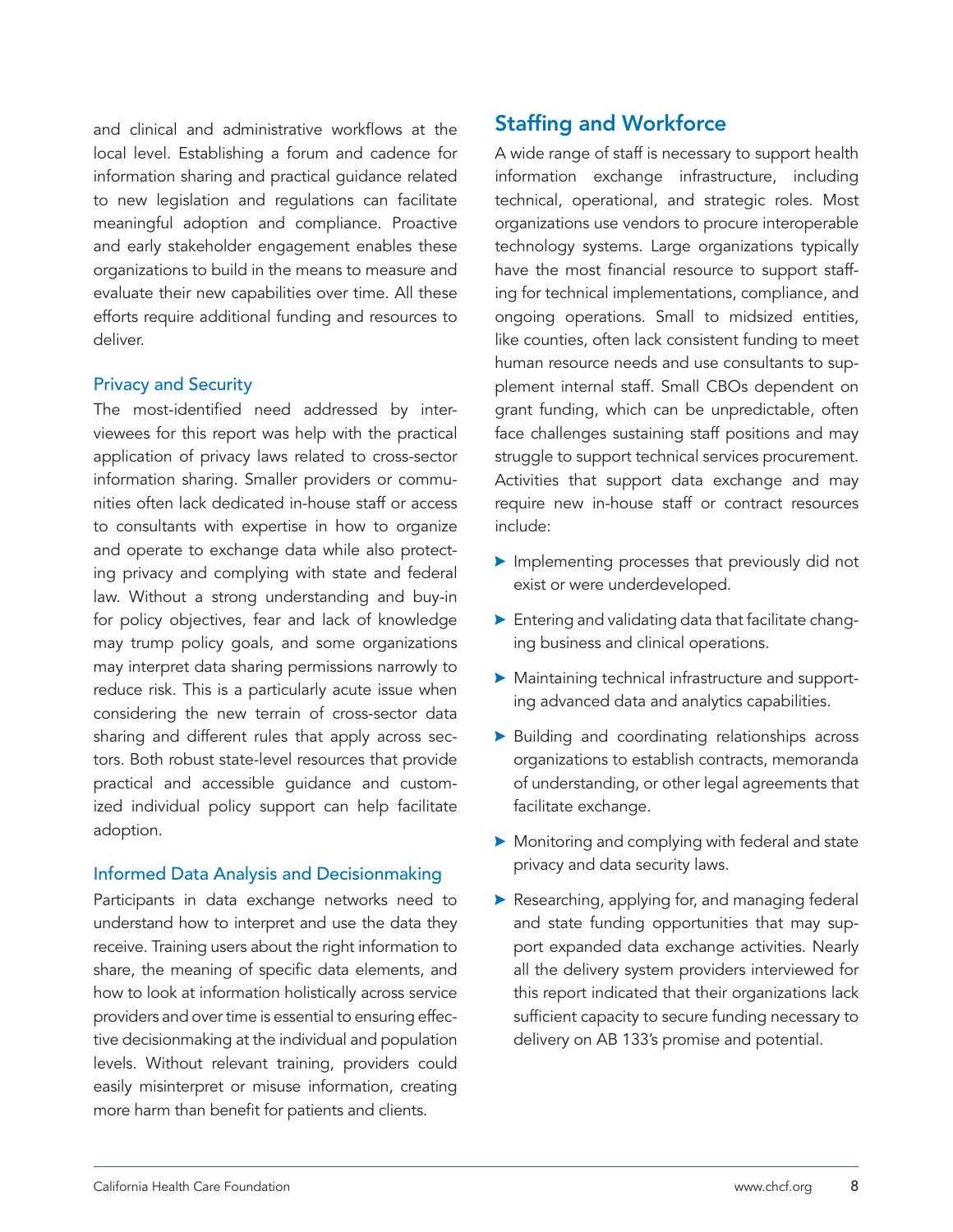# <span id="page-8-0"></span>IT Needs by Delivery System

Tables 2–4 outline the historical investments and anticipated funding needs of delivery system providers subject to AB 133. Funding needs are characterized by current level of technical sophistication as well as the ability of an entity to pay the costs to become compliant with anticipated requirements and expectations.

General acute care hospitals, physician organizations and medical groups, SNFs, clinical laboratories, and acute psychiatric hospitals. Until recently, acute care and critical access providers and hospitals serving Medicare enrollees, Medicaid enrollees, or both were the primary recipients of federal and state funds that supported electronic data documentation and exchange. The federal Medicare and Medicaid EHR Incentive Program (formerly known as "Meaningful Use," now known as "Promoting Interoperability") supported the adoption, implementation, and demonstration of meaningful use of certified EHR technology.<sup>11</sup> Almost all acute care hospitals now have EHRs.

# Rehabilitation hospitals, inpatient psychiatric hospitals, long-term care hospitals, correctional health facilities, most mental health providers, and public health were ineligible for the early programs that financed health information technology and exchange. In addition, small independent physician practices have historically lacked the resources and technical expertise to adopt more advanced technologies. Further, delivery system stakeholders who do not participate in Medicaid or Medicare, including some pediatricians and mental health providers, have been excluded from many incentive programs. These disparities have resulted in significant variation in implementation of technologies that support advanced electronic data collection and interoperability across the health care sector, with those entities that have had the least historical investments requiring the greatest support.

#### Table 2. Current Funding Needs, by Level of Need

|                                                             |                                     | • Minimal<br>• Average                                      | • Significant                                                |                                                   |
|-------------------------------------------------------------|-------------------------------------|-------------------------------------------------------------|--------------------------------------------------------------|---------------------------------------------------|
|                                                             | <b>ONETIME</b><br><b>TECHNOLOGY</b> | <b>ONGOING</b><br><b>TECHNICAL</b><br><b>INFRASTRUCTURE</b> | <b>POLICY AND</b><br><b>IMPLEMENTATION</b><br><b>SUPPORT</b> | <b>STAFFING</b><br><b>AND</b><br><b>WORKFORCE</b> |
| Acute Care Hospitals                                        |                                     |                                                             |                                                              | Ο                                                 |
| Physician Organizations<br>and Medical Groups <sup>12</sup> |                                     |                                                             |                                                              |                                                   |
| SNFs <sup>13</sup>                                          | $\bullet$                           |                                                             |                                                              |                                                   |
| Clinical Laboratories <sup>14</sup>                         | Unknown                             | Unknown                                                     | Unknown                                                      | Unknown                                           |
| Acute Psychiatric Hospitals                                 |                                     |                                                             |                                                              |                                                   |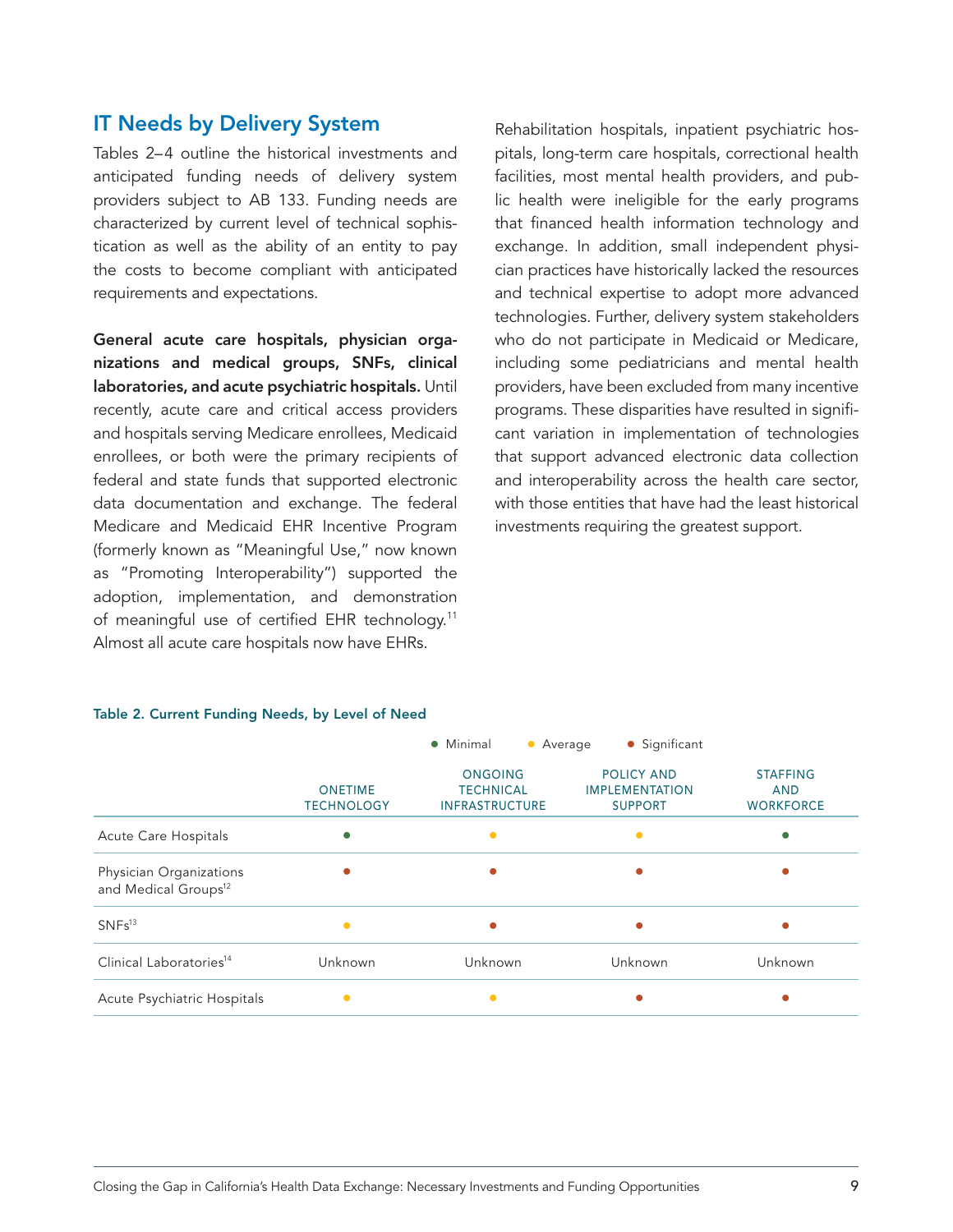Health service plans and disability insurers, Medi-Cal managed care plans (MCPs). Health plan associations indicated sufficient capacity among their members to comply with AB 133. For health plans exclusively offering commercial products, competition and market forces have provided adequate incentives to adopt advanced technology and to leverage provider participation in data collection, reporting, and exchange. Therefore, if the state adheres to commonly recognized standards, and plans do not have to reinvest resources, mature health plans will not have issues with compliance. Further, CalAIM (California Advancing and Innovating Medi-Cal) is providing incentive payments through MCPs as well as other supports. See Appendix F.

In addition to the AB 133 requirements, qualified health plans must meet the CMS Patient Access and Interoperability Final Rule requirements for payer-to-payer exchange, patient access through APIs, and other data interoperability requirements.

Greatest concerns raised by health plan associations were the capacity for health care providers operating on legacy health information technology systems.

Counties. Throughout California, counties<sup>15</sup> vary widely in how they organize their agency structures and service delivery systems. For example, some counties house health care, public health, and social services under one umbrella agency, some separate the functions across different departments, and others leverage CBOs to perform key roles. Initiatives like the Whole Person Care pilots and Health Homes supported technology investments to facilitate cross-sector data sharing and referrals, but these pilots were implemented in silos — some through counties, others through health care partners or nonprofit organizations — each of which structured its service delivery differently.<sup>16</sup>

The structural variations and diverse approaches to technology adoption have led to a proliferation of fragmented approaches to data sharing. Some communities built strong health or community information exchange systems while others have limited if any electronic infrastructure or data. CalAIM presents a potential source of funding to support technology adoption for data exchange, but without centralized coordination at the state level, a panoply of approaches may continue without statewide interoperability. For more information about how CalAIM could potentially serve as a funding source to support AB 133 objectives, see Appendix F.

#### Table 3. Current Funding Gaps, by Level of Need

|                             |                                     | $\sim$ $\frac{1}{2}$ $\frac{1}{2}$ $\frac{1}{2}$ $\frac{1}{2}$ $\frac{1}{2}$ $\frac{1}{2}$ $\frac{1}{2}$ $\frac{1}{2}$ $\frac{1}{2}$ $\frac{1}{2}$<br>$\sim$ Average | $\bullet$ <i>J</i> <sub>1</sub> $\uparrow$ IIIIILaIIIL       |                                                   |
|-----------------------------|-------------------------------------|----------------------------------------------------------------------------------------------------------------------------------------------------------------------|--------------------------------------------------------------|---------------------------------------------------|
|                             | <b>ONETIME</b><br><b>TECHNOLOGY</b> | ONGOING<br><b>TECHNICAL</b><br><b>INFRASTRUCTURE</b>                                                                                                                 | <b>POLICY AND</b><br><b>IMPLEMENTATION</b><br><b>SUPPORT</b> | <b>STAFFING</b><br><b>AND</b><br><b>WORKFORCE</b> |
| Health Service Plans        | $\bullet$                           | $\bullet$                                                                                                                                                            |                                                              |                                                   |
| Disability Insurers         | $\bullet$                           |                                                                                                                                                                      |                                                              | 0                                                 |
| Medi-Cal Managed Care Plans | $\bullet$                           | $\bullet$                                                                                                                                                            |                                                              |                                                   |

• Minimal • Average • Significant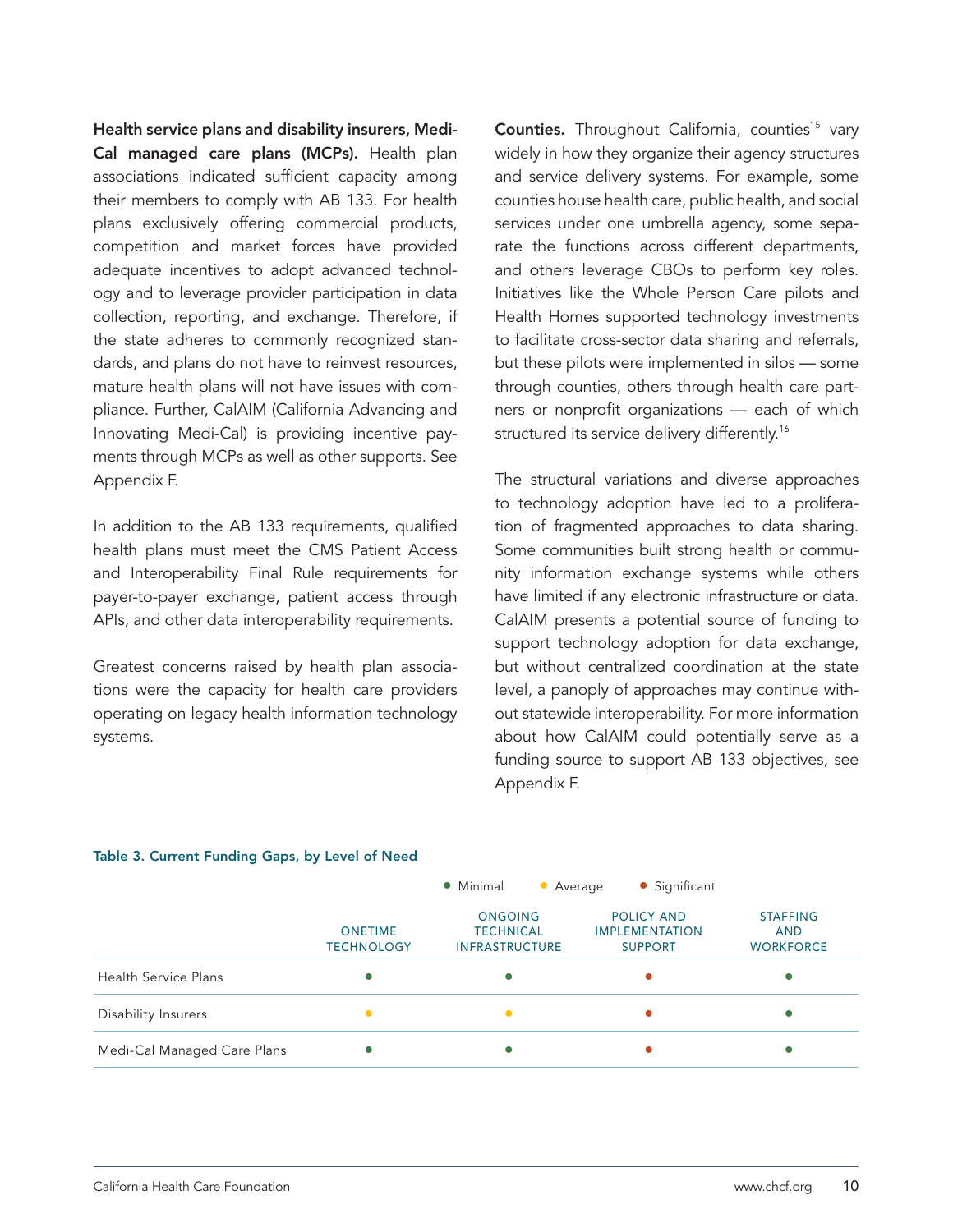- > Homelessness. Homelessness data are typically managed at the county level by CBOs, or by cities on behalf of the county, through the local HMIS. HMIS provides functionality for data management and reporting to HUD, which funds basic IT functionality systems maintenance. Service providers must adhere to HMIS data reporting requirements, which change annually. In many instances, HMIS cannot support significant technological platform enhancements or modifications beyond HUD requirements, as the funding to support HMIS is limited to the key data elements necessary to meet HUD reporting requirements (e.g., point-in-time count, housing inventory count, and system performance measures). Often HMIS users are asked to share their data, which is easier to do than ingesting information, though it limits bidirectional program impact. As one expert described it, HMIS is more like a dirt road than an information highway as a mode to share data.
- **> Public health.** Public health data systems largely lack technical maturity. In many counties, public health relies on faxes and paper documentation or maintains very basic systems that do not support interoperability. Most public health departments do not have access to EHR systems or health plan data about information like

vaccinations. All public health departments participate in centralized reporting to state registries (e.g., immunization and reportable conditions registries). According to the executive director for the County Health Executives of California, a significant opportunity exists to think holistically about the needs of public health data modernization at the state and county level and to work collaboratively to develop a comprehensive strategy that will address data collection, exchange, reporting, and population health management.

 $\triangleright$  Jails. Most health care services in the jail system in California are provided by entities contracted through counties, though some counties provide mental health services directly. Jails maintain EHR platforms for physical and behavioral health data. In most counties, there is no data exchange with external partners, electronic discharge planning, or referrals. In some cases, non-jail employees are given access to the EHR for auditing or for documentation, particularly in cases where mental health is provided outside of the jail setting. Jails also maintain Jail Management Information Systems, which are the source of release information, but the jail system, probation, and EHR systems are not interoperable. Any information sharing that happens is based on manual reporting or direct systems access.

|               |                                     | • Minimal<br>• Average                                      | • Significant                                         |                                                   |
|---------------|-------------------------------------|-------------------------------------------------------------|-------------------------------------------------------|---------------------------------------------------|
|               | <b>ONETIME</b><br><b>TECHNOLOGY</b> | <b>ONGOING</b><br><b>TECHNICAL</b><br><b>INFRASTRUCTURE</b> | POLICY AND<br><b>IMPLEMENTATION</b><br><b>SUPPORT</b> | <b>STAFFING</b><br><b>AND</b><br><b>WORKFORCE</b> |
| Jails         |                                     |                                                             |                                                       |                                                   |
| Homelessness  |                                     |                                                             |                                                       |                                                   |
| Public Health |                                     |                                                             |                                                       |                                                   |

#### Table 4. Current Funding Gaps in County Services, by Level of Need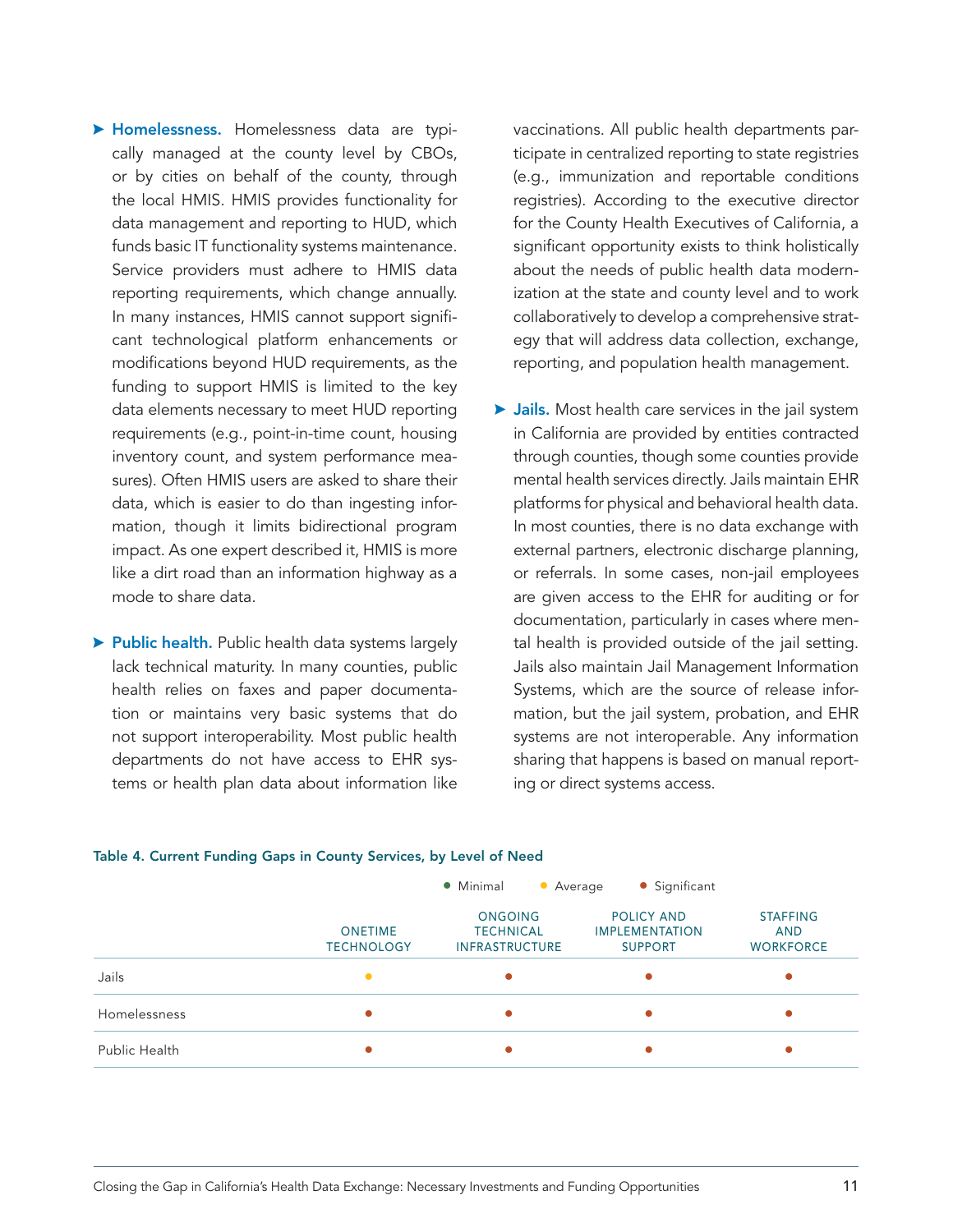# <span id="page-11-0"></span>Federal Funding That Supports Information Technology Investments

This report focuses primarily on federal funding sources that typically fund the stakeholders required to comply with AB 133, focusing on the Department of Health and Human Services agencies. This report also identifies non-HHS agencies, such as HUD and the Bureau of Justice Administration to align with California's cross-sector priorities. States can coordinate data infrastructure and exchange efforts to maximize federal funds. If goals for data exchange align across state agencies and delivery system providers with centralized coordination in pursuit of funding, it is easier to apply for resources that can advance objectives across sectors. By collaborating toward shared priorities, entities can braid and blend funding to build systems with reusable architecture and adaptability.

By investing in reusable technical architecture components, such as provider and resource directories or technical services, delivery systems can lower implementation costs and reduce use of one-off solutions. This approach also aligns with CMS's federal funding requirements for enhanced Medicaid matching to "promote sharing, leveraging, and reuse of Medicaid technology systems."17 Sharing business or technical services and software, limiting use of proprietary solutions, and adapting current technology with minimal customization can also strengthen networks and reduce silos. See Appendix C for constraints on federal funding sources and Appendix D for types of federal funding available to states and a funding flow for IT investments available to states.

Table 5 summarizes funding needs for the Data Exchange Framework and where federal funding sources may support these needs.

Tables 6–9 provide more detail on the HHS funding sources listed above for technical services, infrastructure, policy and implementation assistance, and workforce development.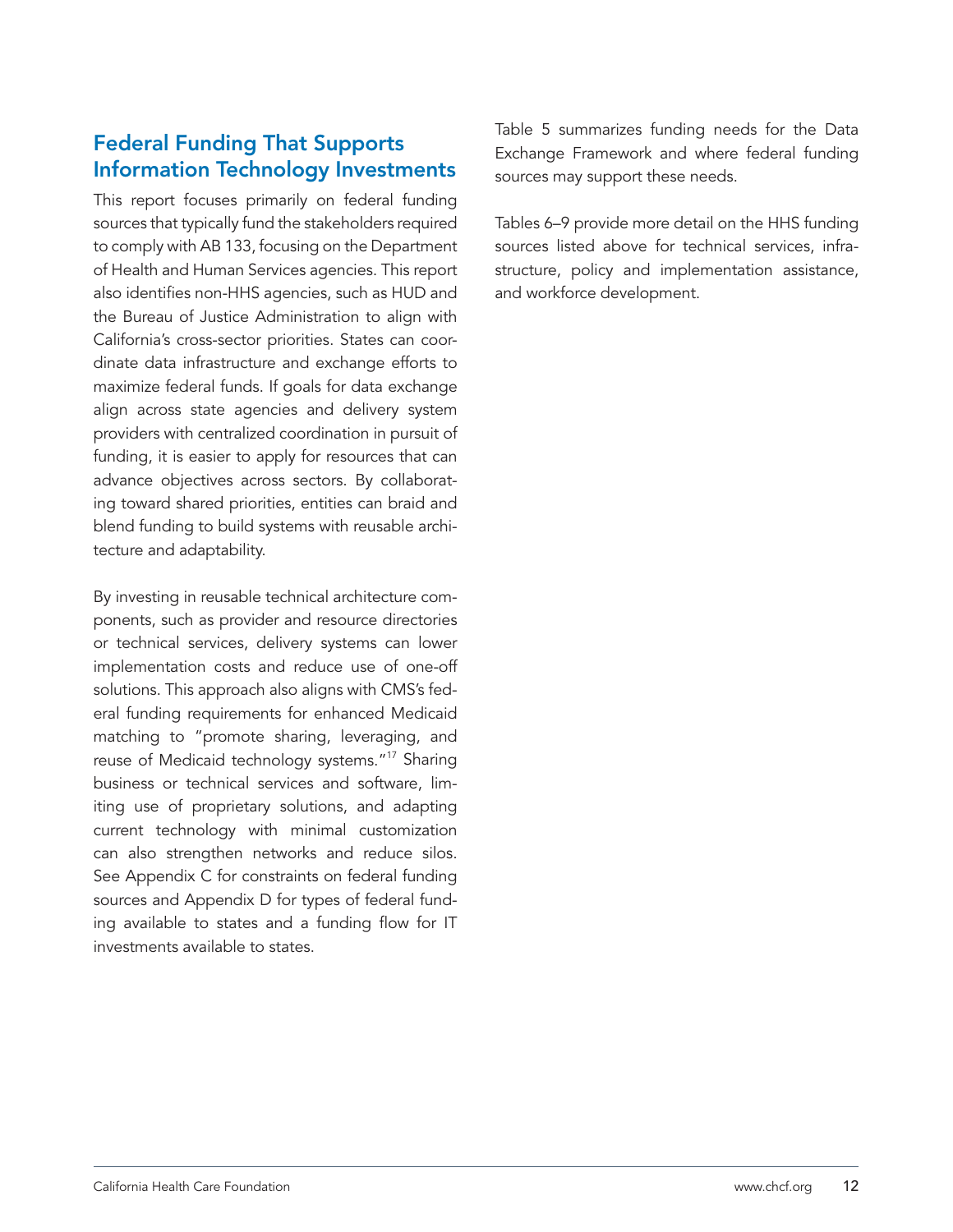|  |  |  |  | Table 5. Potential Federal Funding Sources for Data Exchange Framework Needs |
|--|--|--|--|------------------------------------------------------------------------------|
|--|--|--|--|------------------------------------------------------------------------------|

|                                                               |                                                                                        | <b>5</b> Allowable funding          |                                                             | <b>S</b> Allowable funding with restrictions                 |                                                   |
|---------------------------------------------------------------|----------------------------------------------------------------------------------------|-------------------------------------|-------------------------------------------------------------|--------------------------------------------------------------|---------------------------------------------------|
| <b>AGENCY</b>                                                 | <b>PROGRAM</b>                                                                         | <b>ONETIME</b><br><b>TECHNOLOGY</b> | <b>ONGOING</b><br><b>TECHNICAL</b><br><b>INFRASTRUCTURE</b> | <b>POLICY AND</b><br><b>IMPLEMENTATION</b><br><b>SUPPORT</b> | <b>STAFFING</b><br><b>AND</b><br><b>WORKFORCE</b> |
| DIRECT TO STATE AGENCY FUNDING                                |                                                                                        |                                     |                                                             |                                                              |                                                   |
| <b>CMS Center for</b><br><b>Medicaid CHIP</b>                 | Medicaid Enterprise System<br>(MES)                                                    | \$                                  | \$                                                          |                                                              | \$                                                |
| <b>Services</b>                                               | Managed care and provider<br>payment incentives through<br>1115 and 1915 waivers       | \$                                  |                                                             |                                                              |                                                   |
|                                                               | State-Developed EHR<br>Incentive Program                                               | \$                                  |                                                             |                                                              |                                                   |
| <b>Innovation Center</b>                                      | Federal Behavioral Health<br>Incentive Program                                         | \$                                  |                                                             |                                                              |                                                   |
| <b>Centers for Disease</b><br>Control and<br>Prevention       | Public Health and Health<br>Services Scientific Services<br><b>Block Grant</b>         | \$                                  | \$                                                          | \$                                                           | \$                                                |
|                                                               | Epidemiologic and<br>Laboratory Capacity<br>Cooperative Agreement                      |                                     | S                                                           |                                                              | S                                                 |
|                                                               | Section 317 Vaccine Program                                                            | \$                                  | S                                                           | \$                                                           | \$                                                |
|                                                               | Strengthening US Public<br>Health Infrastructure,<br>Workforce, and Data <sup>18</sup> | \$                                  |                                                             | \$                                                           | \$                                                |
| <b>Substance Abuse</b><br>and Mental Health<br>Administration | Mental Health Block Grant                                                              | \$                                  | \$                                                          |                                                              |                                                   |
| DIRECT TO DELIVERY SYSTEM FUNDING                             |                                                                                        |                                     |                                                             |                                                              |                                                   |
| <b>Health Resources</b><br>and Services<br>Administration     | Public Health Services Act for<br><b>Community Health Centers</b>                      | \$                                  |                                                             | \$                                                           |                                                   |
| Federal<br>Communications                                     | <b>Healthcare Connect Fund</b><br>Program                                              | S                                   | S                                                           | S                                                            |                                                   |
| Commission                                                    | Rural Health Care Program                                                              | S                                   | S                                                           |                                                              |                                                   |
| Department of<br>Housing and Urban<br>Development             | Homeless systems of care /<br>Continuums of Care                                       |                                     | \$                                                          |                                                              |                                                   |
| <b>Administration for</b><br><b>Community Living</b>          | Aging and disability networks                                                          | \$                                  |                                                             | \$                                                           |                                                   |
| <b>Bureau of Justice</b><br>Administration<br>(BJA)           | Harold Rogers Prescription<br>Drug Monitoring Program<br>(PDMP) grant                  | \$                                  |                                                             | \$                                                           | S                                                 |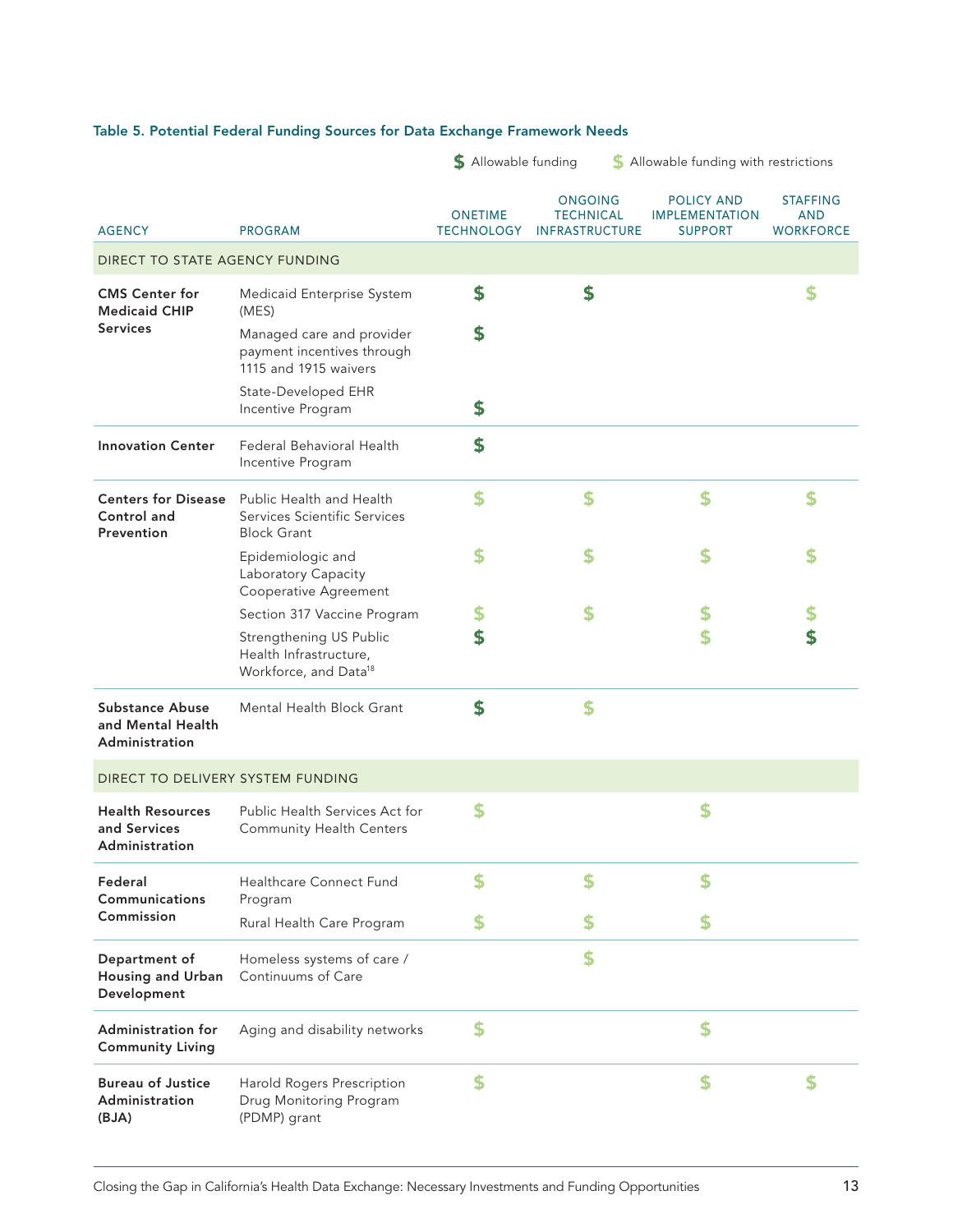## CMS Center for Medicaid CHIP Services

State Medicaid agencies can submit waivers and funding requests for enhanced Federal Funding Participation (FFP) for health data, technology, and infrastructure investments supporting Medicaid programs, providers, and administrative functions. Table 6 outlines the available authorities for federal funding. See Appendix E for more information about strategies for leveraging Medicaid dollars.

#### Table 6. CMS Center for Medicaid CHIP Services, Available Authorities for Federal Funding

| FREQUENCY ALLOWABLE USES<br><b>ESTIMATED AMOUNTS</b><br>ELIGIBLE ENTITIES |
|---------------------------------------------------------------------------|
|                                                                           |

Medicaid Enterprise Systems Section 1903(a)(3) of the Social Security Act allows states to receive enhanced federal funding for activities related to their Mechanized Claims Processing and Information Retrieval Systems, as well as other technical modules, such as health information exchange services and reusable infrastructure.19

California Department of Health Care Services (DHCS) with passthrough funding available

 $\triangleright$  Other state agencies

to:

 $\blacktriangleright$  Delivery system providers (health, social, behavioral)  $\rightarrow$  50-50 FFP and contracted technical service organizations and vendors (e.g.,

HIOs, vendor)

State proposed amount Annual based on allowable FFP advanced and required matching funds: planning document

updates

- $\triangleright$  90-10 FFP design, development, and implementation, including planning
- $\triangleright$  75-25 FFP operations<sup>20</sup>
	- administrative costs and technology

Agency staff costs supporting the services or critical infrastructure receiving funding

Technology costs, including vendors, upgrades, and connections to technology hubs for interoperability (e.g., national networks, EHR interoperability hubs)

Technical support and help desk support, including personnel time implementing new technology, data feeds, or both; assisting with technical steps required of participants (e.g., pulling a patient roster to get notifications); troubleshooting; etc.

Privacy and security costs directly related to services

State example: Maryland leverages MES 75-25 operations funds for statewide health information exchange (HIE) technical services to support care coordination, population health, and critical support infrastructure. The HIE services include core, reusable infrastructure with master patient index (MPI), PDMP, image exchange, and encounter notification service.<sup>21</sup>

| <b>INCENTIVE PAYMENTS</b> |  |
|---------------------------|--|
|                           |  |

| Managed care provider<br>payment incentives through<br>1115 and 1915 waivers <sup>22</sup> | <b>DHCS</b>        | Up to 5% of the annual<br>managed care plan<br>capitation payments <sup>23</sup>                                          | up to state's<br>discretion | No timeline, Up to state's discretion |
|--------------------------------------------------------------------------------------------|--------------------|---------------------------------------------------------------------------------------------------------------------------|-----------------------------|---------------------------------------|
| State-Developed Electronic DHCS<br>Health Record (EHR)<br>Incentive Program <sup>24</sup>  | Medicaid providers | Up to state's Medicaid No timeline, Up to state's discretion<br><b>Federal Medical</b><br>Assistance Percentage<br>(FMAP) | up to state's<br>discretion |                                       |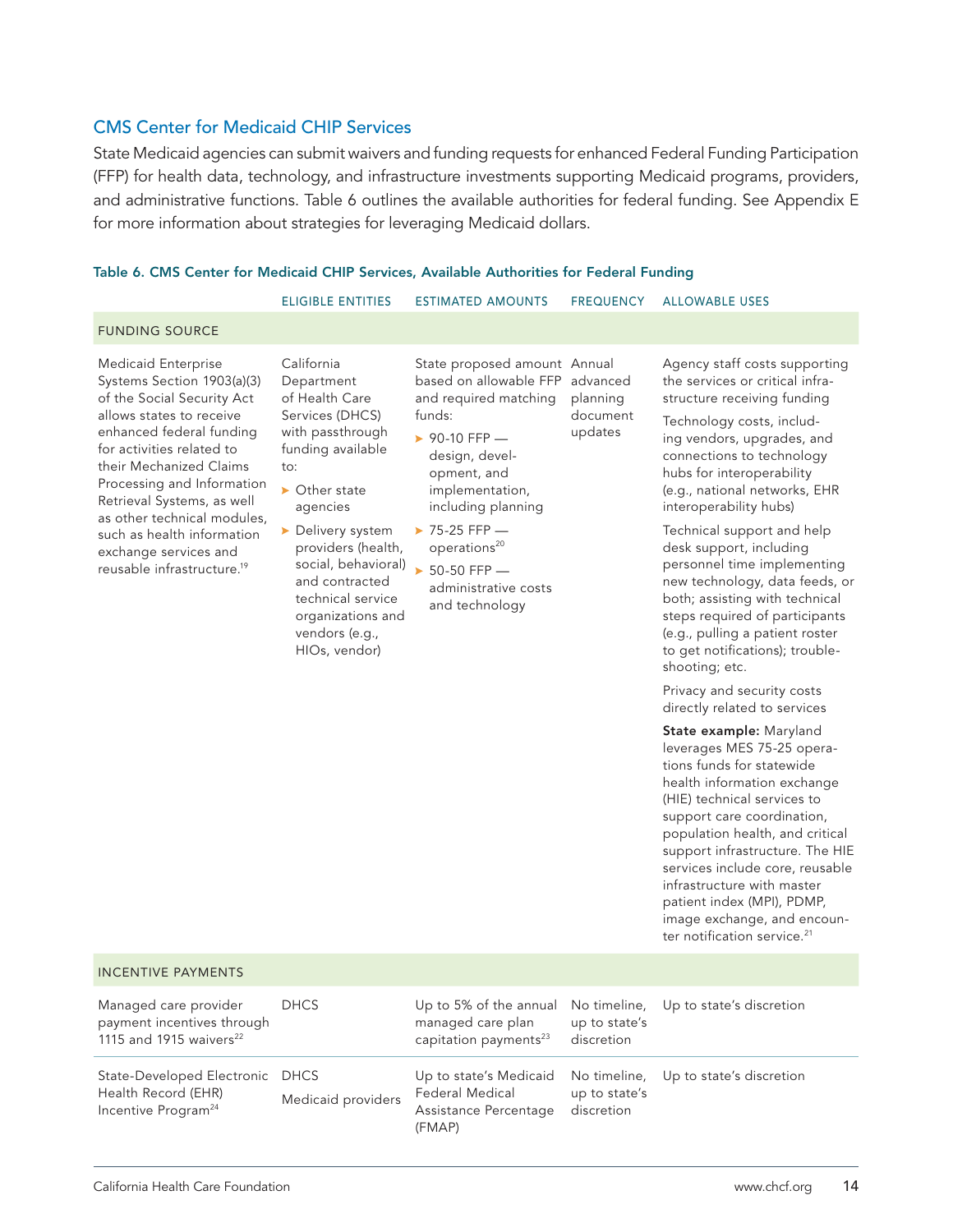# CMS Centers for Medicare & Medicaid Innovation

Section 6001 of the Substance Use Disorder Prevention that Promotes Opioid Recovery and Treatment for Patients and Communities (SUPPORT) Act authorizes the testing of incentive payments for behavioral health providers for adoption and use of certified EHR technology to improve care quality and coordination through the electronic documentation and exchange of health information.<sup>25</sup> Although the legislation passed in 2018, program details have not been released.

#### Table 7. CMS Centers for Medicare & Medicaid Innovation, Authority for Federal Funding

|                                                                     | <b>ELIGIBLE ENTITIES</b>                                                                                                                                              |
|---------------------------------------------------------------------|-----------------------------------------------------------------------------------------------------------------------------------------------------------------------|
| <b>Federal Behavioral Health</b><br>Incentive Program <sup>26</sup> | The legislation amends Section 1115A(b)(2)(B) of the Social Security Act (42 U.S.C. 1315a[b]<br>[2][B]). Several entities are eligible to participate in the program: |
|                                                                     | $\triangleright$ Psychiatric hospitals, as defined in Section 1861(f)                                                                                                 |
|                                                                     | Community mental health centers, as defined in Section 1861(ff)(3)(B)                                                                                                 |
|                                                                     | ▶ Hospitals that participate in a state plan under Title XIX or a waiver of such plan                                                                                 |
|                                                                     | ▶ Treatment facilities that participate in such a state plan or such a waiver                                                                                         |
|                                                                     | Mental health or substance use disorder providers that participate in such a state<br>plan or such a waiver                                                           |
|                                                                     | • Clinical psychologists, as defined in Section 1861(ii)                                                                                                              |
|                                                                     | ightharpoonup Nurse practitioners, as defined in Section 1861(aa)(5) with respect to the provision of<br>psychiatric services                                         |
|                                                                     | $\triangleright$ Clinical social workers, as defined in Section 1861(hh)(1)                                                                                           |

# Centers for Disease Control and Prevention

The CDC funds cooperative agreements and grants related to the 10 essential public health services. Although data, technical infrastructure, and technical assistance may be supported, funds are authorized under Public Health Services Act (Title 42 of U.S.C.). The CDC utilizes grants and cooperative agreements to assist other health-related and research organizations that contribute to the CDC's mission and to accomplish public health goals. The programs outlined in Table 8 provide technical funding directed to states to support public health preparedness and response.

CDC funding awards can be made directly to health departments (at all levels), nonprofits, academia, businesses, and community organizations. State-level entities may share awards with local entities, benefit the entire state, or both. Other awards to national organizations may include subawards to other entities.<sup>27</sup>

Typically, CDC funding does not fund statewide system infrastructure modernization to advance data documentation and exchange for transactional data exchange. Rather, CDC funds individual programs with specific eligible entities and program priorities. Therefore, when contemplating pursuing these funding streams as a potential mechanism to support interoperable HIE, it is important to recognize that these resources will fund a portion of a vision. This requires close coordination across entities to ensure alignment.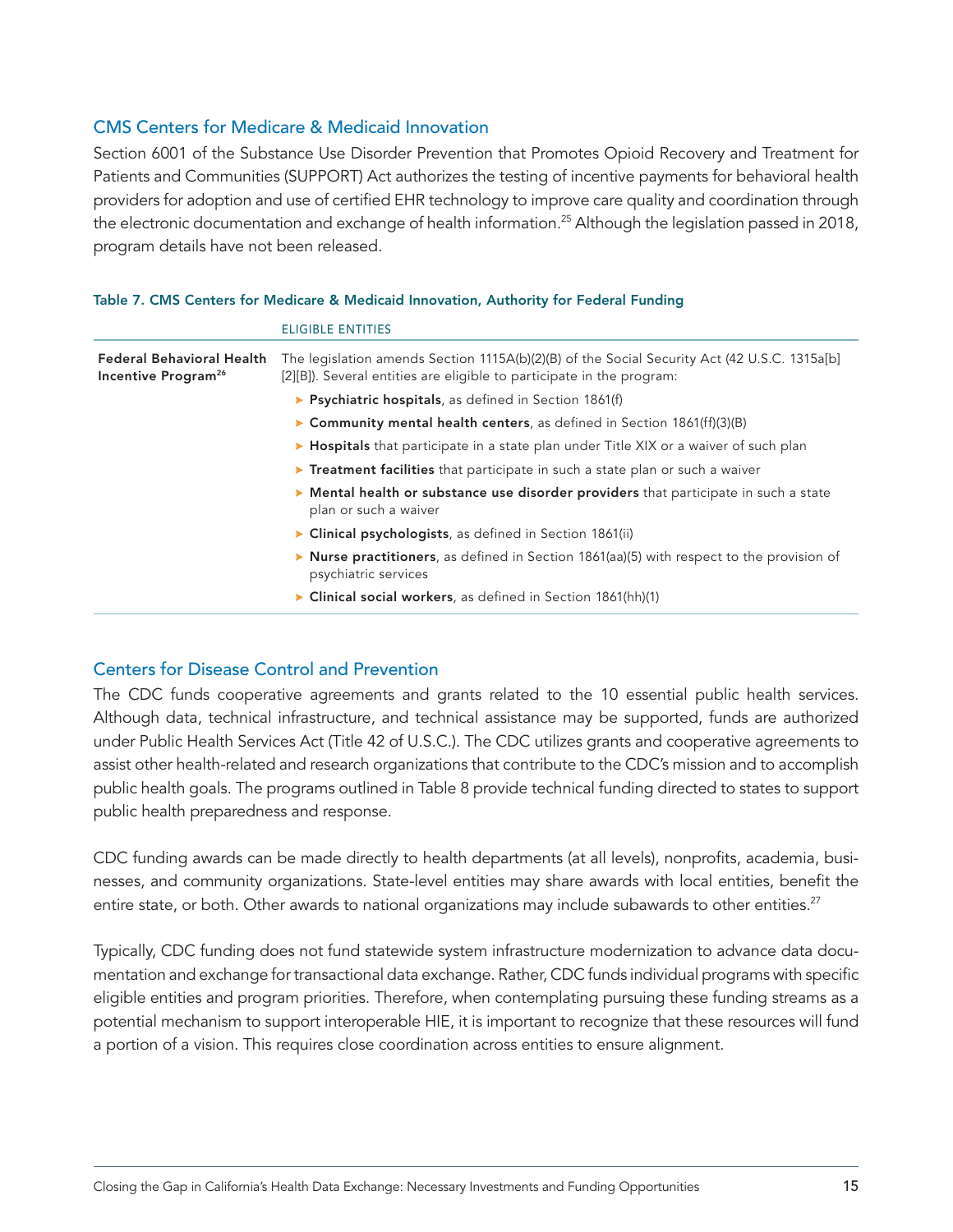|                                                                                                                                                           | <b>ELIGIBLE ENTITIES</b><br>IN CALIFORNIA                                                   | <b>ALLOWABLE USES</b>                                                                                                                                                                                                                                                                                                                                                                                                                                                                                                          | <b>FREQUENCY</b>                    | <b>ESTIMATED</b><br><b>AMOUNTS</b>                                                                                                                      |
|-----------------------------------------------------------------------------------------------------------------------------------------------------------|---------------------------------------------------------------------------------------------|--------------------------------------------------------------------------------------------------------------------------------------------------------------------------------------------------------------------------------------------------------------------------------------------------------------------------------------------------------------------------------------------------------------------------------------------------------------------------------------------------------------------------------|-------------------------------------|---------------------------------------------------------------------------------------------------------------------------------------------------------|
| <b>Public Health Services</b><br>Act (PHSA) <sup>28</sup><br><b>Public Health and Health</b><br><b>Services Scientific</b><br><b>Services Block Grant</b> | California Department<br>of Public Health<br>(CDPH)                                         | Recipients set their own goals<br>and program objectives and<br>implement local strategies to<br>address national health priorities.                                                                                                                                                                                                                                                                                                                                                                                           | Annual                              | Formula                                                                                                                                                 |
| Epidemiologic and<br>Laboratory Capacity for<br><b>Prevention and Control</b><br>of Emerging Infectious<br><b>Diseases Cooperative</b><br>Agreement       | <b>CDPH</b><br>Los Angeles County <sup>29</sup>                                             | Financial support and technical<br>assistance to public health agencies<br>Flexible funding to eligible<br>recipients to meet state and<br>community needs<br>Disease-specific projects<br>Leadership and management for<br>strategic planning<br>Cross-cutting projects and<br>programs to enhance collaboration<br>between state epidemiology, lab,<br>and local public health agencies<br>Implementation and maintenance<br>to support activities such as<br>vector-borne disease surveillance,<br>including data reporting | Annual                              | 2021 funding<br>awards totaling<br>approximately<br>\$247 million to<br>64 recipients                                                                   |
| Section 317 immunization CDPH<br>grants $30$<br>Vaccine for Children<br>program<br><b>Vaccines for Adults</b><br>$(VFA)^{31}$                             |                                                                                             | Immunization Information Systems<br>(IIS) data exchange, security<br>standards, and enhanced<br>interfaces with EHRs.*<br>IIS program support to assess<br>technology and data infrastructure<br>gaps; enroll providers in IIS;<br>improve data collection, exchange,<br>maintenance, and analysis; and<br>improve reporting by health care<br>providers.<br>Technical and financial support<br>of children, adolescents, and<br>adult immunization programs;<br>provider and public education;<br>and evaluation and research | Annual,<br>discretionary<br>funding | CDC releases<br>annual guidance<br>based on current<br>CDC priorities                                                                                   |
| Data Modernization<br>Initiative <sup>32</sup>                                                                                                            | <b>CDPH</b><br>Local or county<br>public health<br>jurisdiction above<br>certain population | \$500 million to support efforts<br>to continue to modernize public<br>health surveillance and data<br>collection nationwide and to<br>forecast emerging biological<br>threats. These efforts build on<br>ongoing investments in public<br>health data modernization to<br>support availability and use of<br>real-time data at the federal,<br>state, and local levels.                                                                                                                                                       |                                     | Formula<br>Up to \$500<br>million, with<br>\$200 million<br>distributed<br>to state, tribal,<br>local, or territo-<br>rial public health<br>departments |

### Table 8. Centers for Disease Control and Prevention, Available Authorities for Federal Funding

\* Less than 50% of jurisdictions use local or state funding for IIS maintenance, operations, and enhancements, according to the American Immunization Registry Association.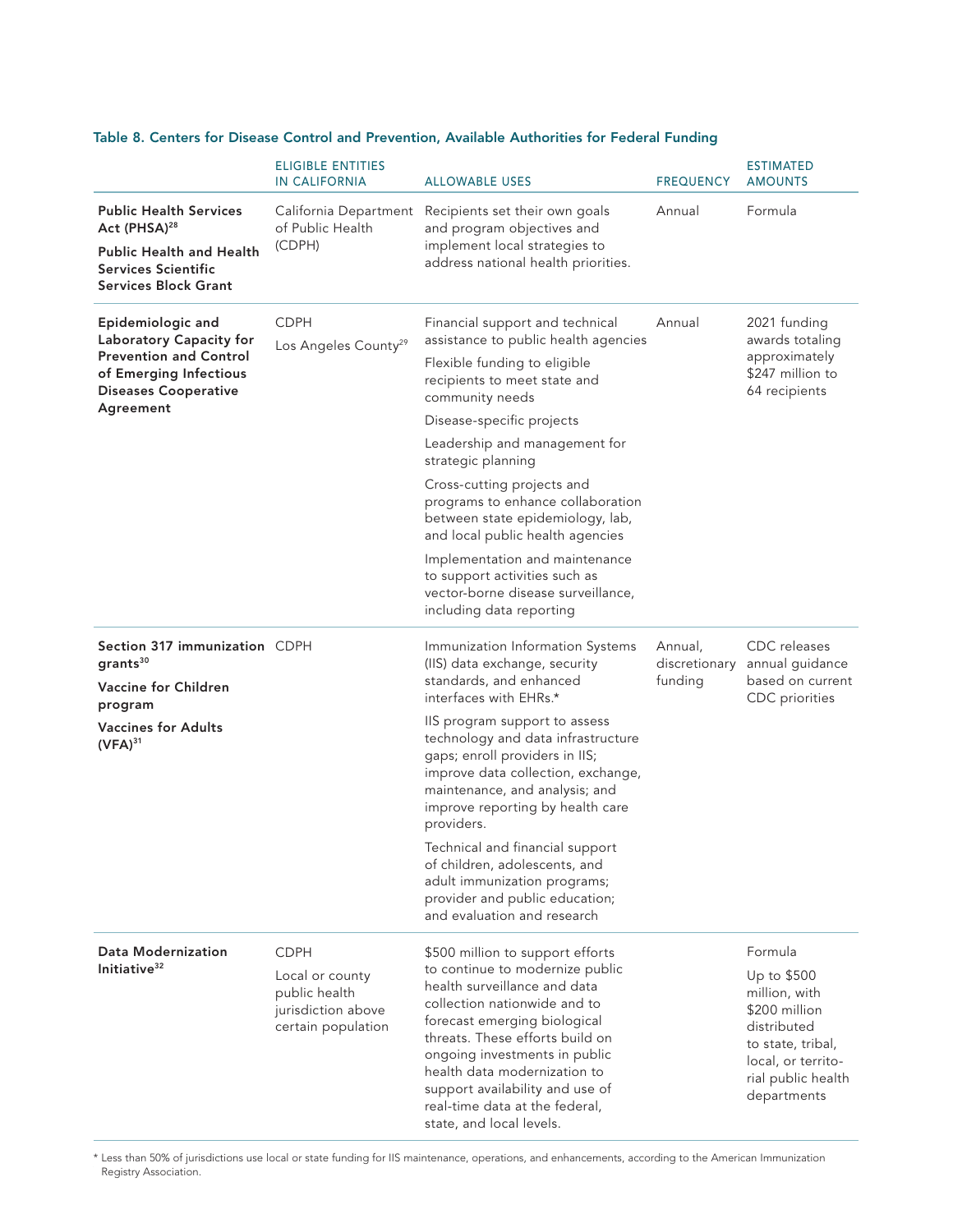In addition to the funding mentioned above, the CDC has seven categories of discretionary spending authority organized by mission for different priority programs with varying funding levels each year. As an example, in its 2021 annual report, the CDC reported spending \$7.8 billion through its discretionary funding authority, which included significant resources for state, city, and county governments.33 While funding is provided for a wide range of purposes and specific eligible entities, there is opportunity to align statewide data exchange goals with allowable funding uses to support interoperability.

# Substance Abuse and Mental Health Services Administration

SAMHSA funds noncompetitive Community Mental Health Services Block Grants (MHBG) to all 50 states and territories to provide community health services authorized under the Public Health Services Act (Title XIX, Part B, Subpart II).34 Table 9 summarizes the funding opportunity. SAMHSA uses a weighted population-at-risk index formula calculation to fund priority treatment and support services, prevention activities, and data collection for performance and outcomes measurement.35

The block grant funding goes directly to each state's agency responsible for administering MHBG, which can distribute funds to local governmental agencies and nongovernmental organizations, such as intermediaries (e.g., administrative service organizations).36 Typically, SAMHSA funding does not fund statewide system infrastructure.

In 2021, the American Rescue Plan (ARP) authorized an enhanced FMAP up to 85% for three years to expand funding to cover "community-based mobile crisis intervention services" providing rapid response, individual assessment, and crisis resolution by trained mental health and substance abuse treatment professionals and paraprofessionals.<sup>37</sup> The crisis intervention services mobile teams need access to relevant health information and technical infrastructure for system integration. States can request MES 75-25 FFP for ongoing operations of CMS-approved technical systems.

Additionally, the Federal Communications Commission (FCC) adopted rules to establish a national 988 three-digit phone number for people in crisis to connect with suicide prevention and mental health counselors. Medicaid matching funds can support technical infrastructure, integration, and planning and operationalization of 988. The ARP also allows a 5% set aside for the MHBG, allowing states to establish core crisis care elements.38 Allowable costs in the 5% set aside also include technical infrastructure, such as EHRs and bed availability technology.<sup>39</sup>

## Direct to Delivery System Funding

Several agencies including HRSA, HUD, the Administration for Community Living (ACL), and BJA have funding to support technology and data for specific community services for targeted settings and populations. These funding sources can support electronic data capture and technology uses. All funding requires data reporting for program

|             | <b>ELIGIBLE ENTITIES</b><br><b>IN CALIFORNIA</b> | <b>ALLOWABLE USES</b>                                                                                                                                                                                                         | <b>FREQUENCY</b>                                                | <b>ESTIMATED</b><br><b>AMOUNTS</b>                                                    |
|-------------|--------------------------------------------------|-------------------------------------------------------------------------------------------------------------------------------------------------------------------------------------------------------------------------------|-----------------------------------------------------------------|---------------------------------------------------------------------------------------|
| <b>MHBG</b> | <b>DHCS</b>                                      | <b>Community Mental Health Services</b><br>Crisis stabilization systems information<br>technology implementation, EHRs for behav-<br>ioral health providers, telehealth, electronic<br>bed registries, and system integration | Annual<br>5% set aside available for<br>three years $(2022-25)$ | 5% set aside<br>California<br>supplemental<br>award —<br>$$108$ million <sup>40</sup> |

#### Table 9. Substance Abuse and Mental Health Services Administration, Authority for Federal Funding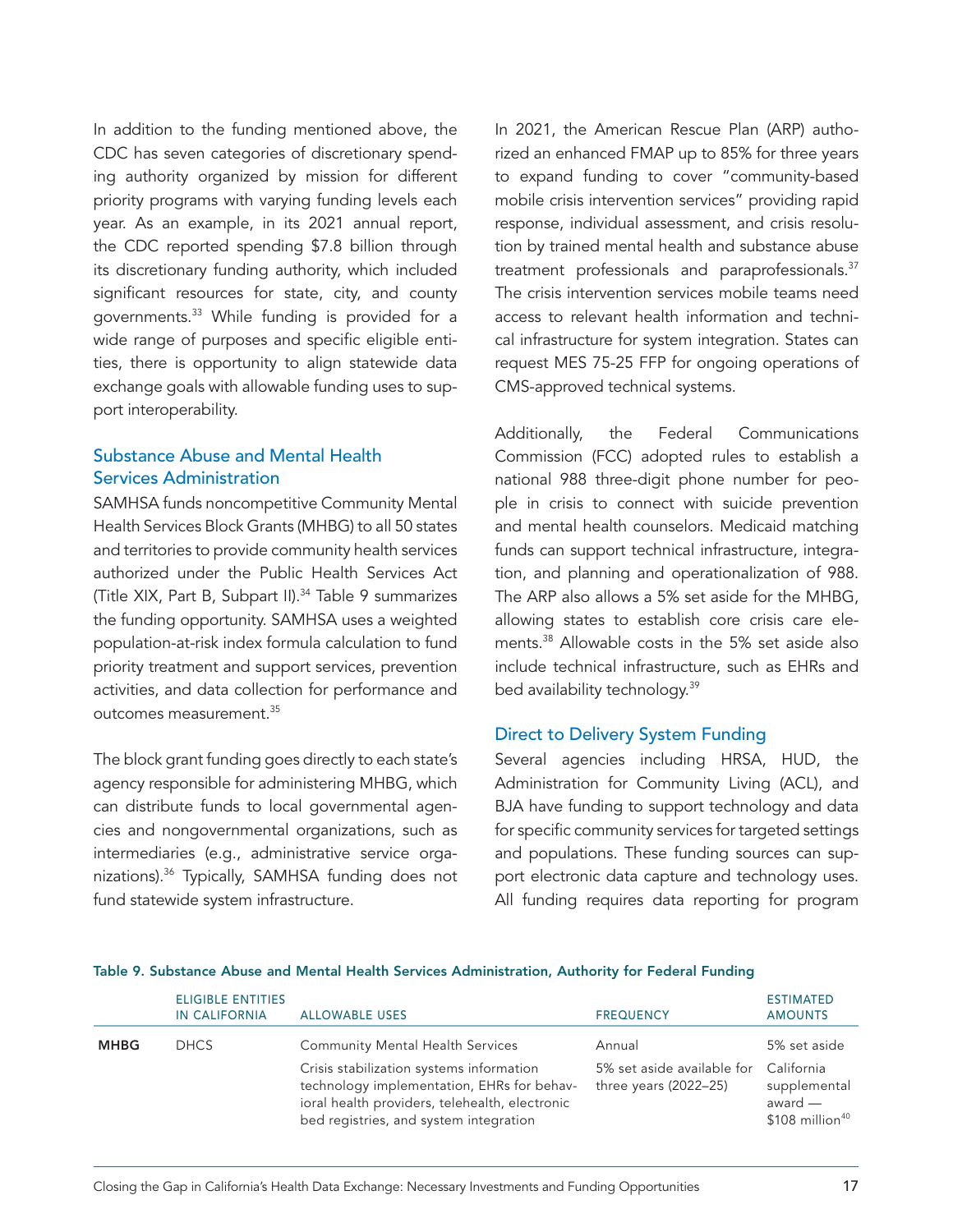documentation and measurement. Most funding opportunities provide training and technical assistance to program awardees.

Health Resources and Services Administration funds discretionary grant programs for research, training, and technical investments to enhance the delivery and improve access to high-quality care. Typically, HRSA funding is limited to specific, narrowly defined delivery system providers. The Public Health Services Act created and authorized the health center program authorizing HRSA grants to health centers.<sup>41</sup> Section 33 provides supplemental grants to expand capacity to previously unserved communities, to expand access to addiction treatment, and to enhance health IT (HIT) capabilities and integrations.<sup>42</sup> This funding also provides training and technical assistance to the community health centers through the State and Regional Primary Care Associations and HRSA's HIT National Training and Technical Assistance Partners.

Federal Communications Commission provides funding directly to providers and communities for broadband funding and telehealth services for health care. Broadband is a critical foundation for interoperable, cross-sector information sharing. To bridge the broadband digital divide, the FCC's Healthcare Connect Fund Program provides funding through the Universal Services Administrative Company to eligible providers through an application process for broadband services and network equipment with a discounted rate at 65% on eligible expenses.43 The Rural Health Care Program provides funding to eligible health care providers for telecommunications and broadband services necessary for the provision of health care.<sup>44</sup>

#### Department of Housing and Urban Development

provides annual discretionary funding directly to homeless systems of care (known as "Continuums of Care," or CoCs) promoting community-wide planning and strategic use of resources to address homelessness.<sup>45</sup> The funds require data reporting for program components, but funding for technical investments is limited to development and maintenance of HMIS for program measurement, documentation, and reporting to HUD.<sup>46</sup> These funds cannot be applied to CoC program components or technical investments.

Administration for Community Living provides funding for multiple programs that strengthen networks of CBOs. One example is the aging and disability networks, which includes national, state, and local organizations that support community living options for older adults and people with disabilities.<sup>47</sup> ACL funds programs through mandatory formula grants, such as through the Older Americans Act, and discretionary funding to awardees through a competitive grant process. Funding passes through state designated State Units on Aging and may be distributed in subgrants to Area Agencies on Aging responsible for city, single county, or multi-county districts to provide care and community services to older adults.

Bureau of Justice Assistance (BJA) provides discretionary funds and formula grants to eligible recipients supporting behavioral health and community-based criminal initiatives. Examples include the Harold Rogers PDMP grant to support state and local governments in PDMP implementation and enhancement activities. Another example is the Justice and Mental Health Collaboration supporting cross-system collaboration to improve responses and outcomes for people with mental illness or co-occurring mental health and substance use disorder who come in contact with the justice system.48 Anticipated BJA funding streams include training, technical assistance, and technology with cross-sector collaboration objectives.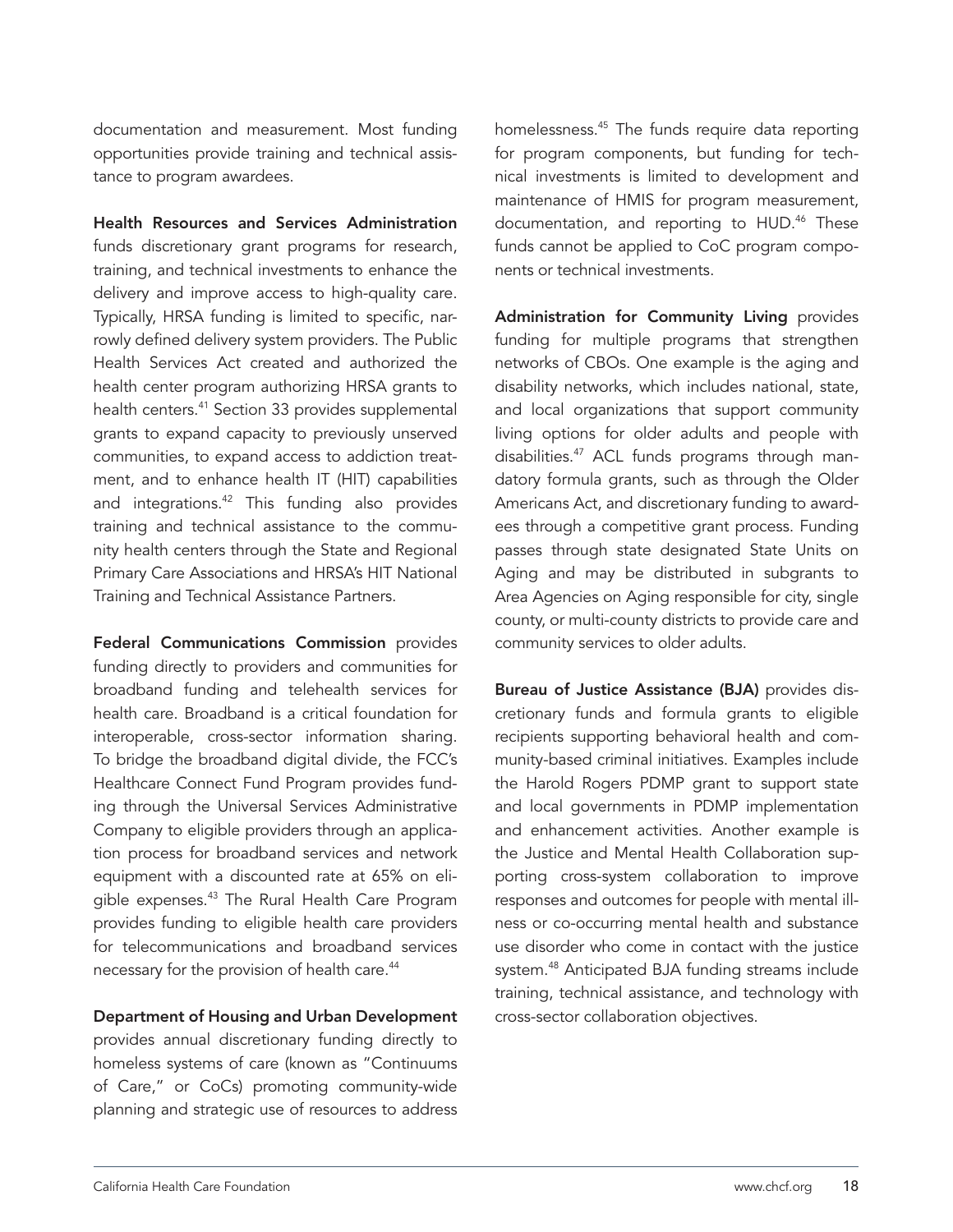# <span id="page-18-0"></span>Examples of Other States Pursuing Similar Goals

Many states throughout the nation are pursuing similar objectives to California, both to align with federal requirements and to advance state-specific objectives. Table 10 presents objectives set forth by California's Data Exchange Framework legislative requirements and the stakeholder advisory group in the column on the left alongside priorities and funding sources established by the states of Washington, Maryland, and Nebraska on the right. Note that this is not an exhaustive list of all state HIT priorities.

| CALIFORNIA<br><b>HIT/E OBJECTIVES</b>                                           | <b>HIT PRIORITIES</b>                                                                                                                                                                                           | <b>FUNDING SOURCE</b>                                                                                                                                                                                                                                                                   |
|---------------------------------------------------------------------------------|-----------------------------------------------------------------------------------------------------------------------------------------------------------------------------------------------------------------|-----------------------------------------------------------------------------------------------------------------------------------------------------------------------------------------------------------------------------------------------------------------------------------------|
| WASHINGTON <sup>49</sup>                                                        |                                                                                                                                                                                                                 |                                                                                                                                                                                                                                                                                         |
| Interoperability/Statewide<br><b>HIE</b> with Requirements<br>for Participating | Department of Health public health core<br>services, integration engine, analytics,<br>data visualization<br>Prescription Monitoring Program<br>HIE services and integration                                    | CDC Data Modernization funds<br>CMS MES 90-10 FFP - planning public health<br>CMS MES 75-25 FFP - operations<br>awaiting certification                                                                                                                                                  |
| HIT/E Technical<br>Assistance Program                                           | Health Care Authority behavioral health<br>and crisis stabilization services<br>Behavioral health, rural, and long-term<br>care providers EHR-as-a-service                                                      | Washington State 988 Tax (E2SHB 1477) <sup>50</sup>                                                                                                                                                                                                                                     |
| Shared Identity<br>Management Solution                                          | MPI across five HHS Coalition agencies <sup>51</sup>                                                                                                                                                            | <b>CMS MES 90-10 FFP</b>                                                                                                                                                                                                                                                                |
| <b>MARYLAND</b>                                                                 |                                                                                                                                                                                                                 |                                                                                                                                                                                                                                                                                         |
| Interoperability/Statewide<br><b>HIE with Requirements</b><br>for Participating | Data exchange and integration<br><b>PDMP</b><br>Public health reporting<br>Multi-state event notifications <sup>52</sup><br>Reporting and analytics<br>Social determinants of health tools<br>(e.g., eReferral) | Annual subscription fees vary by HIE<br>participant type<br>BJA Harold Rogers PDMP funding <sup>53</sup><br>CDC Overdose to Action funds <sup>54</sup><br>CMS MES 75-25 FFP - operations<br>Hospital assessment as part of the global<br>budget model <sup>55</sup><br>State PDMP funds |
| HIT/E Technical<br>Assistance Program                                           | Health Equity Pathways Technical<br>Assistance <sup>56</sup>                                                                                                                                                    | Hospital Community Benefit Program (Health<br>Service Cost Review Commission) (HSCRC)                                                                                                                                                                                                   |
| Shared Identity<br>Management Solution                                          | Included in HIE core services                                                                                                                                                                                   | CMS MES 75-25 FFP - operations                                                                                                                                                                                                                                                          |
| Provider/Resource<br>Directory                                                  | Provider directory                                                                                                                                                                                              | CMS MES 75-25 FFP - operations                                                                                                                                                                                                                                                          |

## Table 10. Examples of HIT/E Priorities and Funding Sources in Other States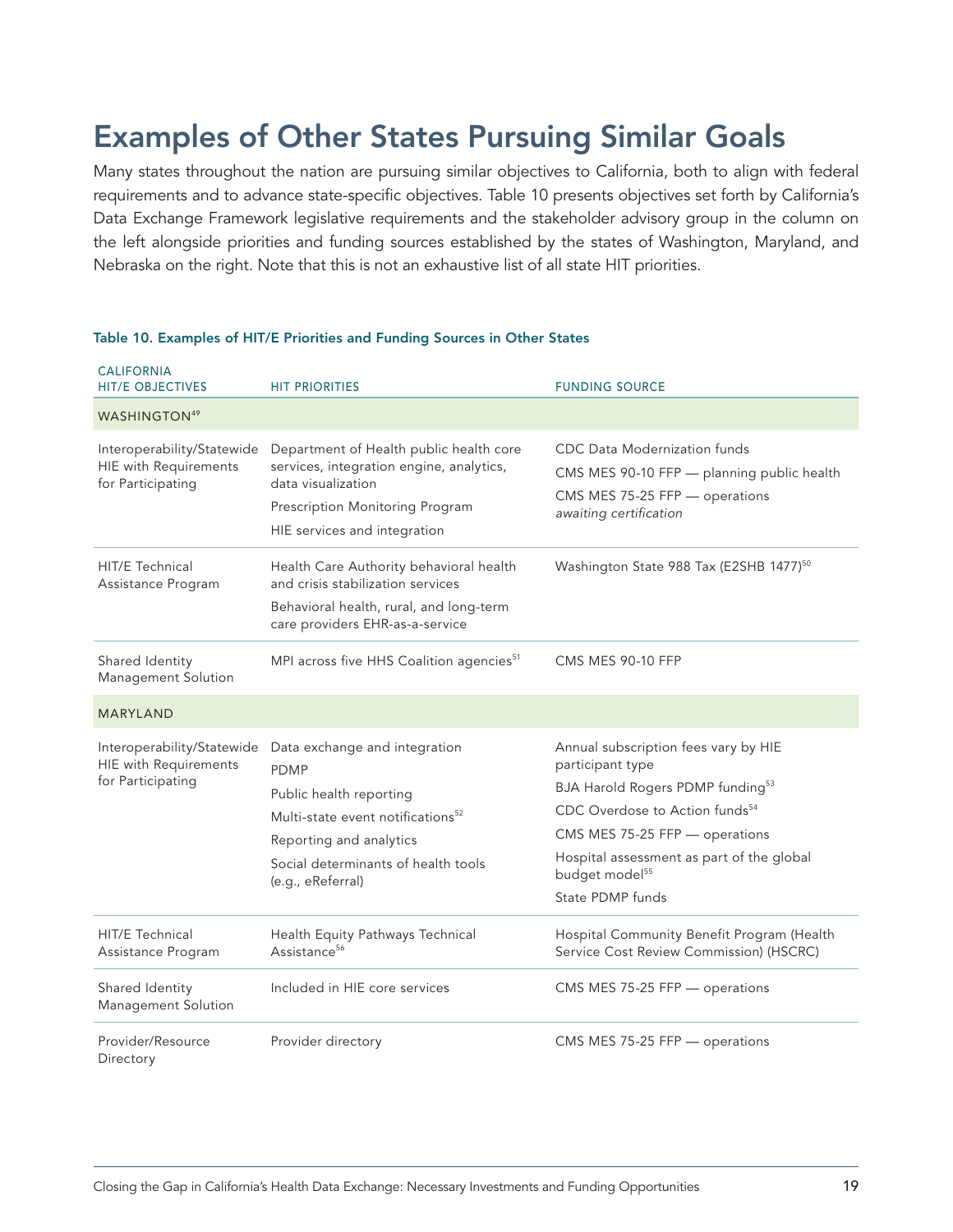| <b>CALIFORNIA</b><br><b>HIT/E OBJECTIVES</b>                                    | <b>HIT PRIORITIES</b>                                                                                                                                                                            | <b>FUNDING SOURCE</b>                                                                                                                                                                                                                     |
|---------------------------------------------------------------------------------|--------------------------------------------------------------------------------------------------------------------------------------------------------------------------------------------------|-------------------------------------------------------------------------------------------------------------------------------------------------------------------------------------------------------------------------------------------|
| NEBRASKA <sup>57</sup>                                                          |                                                                                                                                                                                                  |                                                                                                                                                                                                                                           |
| Interoperability/Statewide<br><b>HIE</b> with Requirements<br>for Participating | Prescription Monitoring Program<br>Statewide integrator <sup>58</sup><br>Single sign-on<br>Direct secure messaging<br>Public health reporting<br>Multistate ADT alerting<br>Social data exchange | CDC PDMP Infrastructure funding and Opioid<br>Crisis Response <sup>59</sup><br>CMS MES 75-25 FFP - operations<br>awaiting certification<br>CDC 1815 - Chronic Disease<br>CDC Data Modernization Funding COVID-19<br>public health funding |
| Shared Identity<br>Management Solution                                          | Patient identity management across health<br>and social sectors                                                                                                                                  | CMS MES 75-25 - operations<br>awaiting certification                                                                                                                                                                                      |
| Provider/Resource<br>Directory                                                  | Included in core HIE services<br>Included in social data exchange vendor<br>services                                                                                                             | CMS SUPPORT Act enhanced FMAP<br>CMS MES 75-25 - operations<br>awaiting certification                                                                                                                                                     |
| Other Investments?                                                              | Workforce development<br>Data-driven research and decisionmaking<br>Population health and health care disparities<br>Improving clinical quality and outcomes                                     | CyncHealth Foundation<br>State appropriations, utilizing MLR and reinvest-<br>ment funds to offset state match difference                                                                                                                 |

# Table 10. Examples of HIT/E Priorities and Funding Sources in Other States, *continued*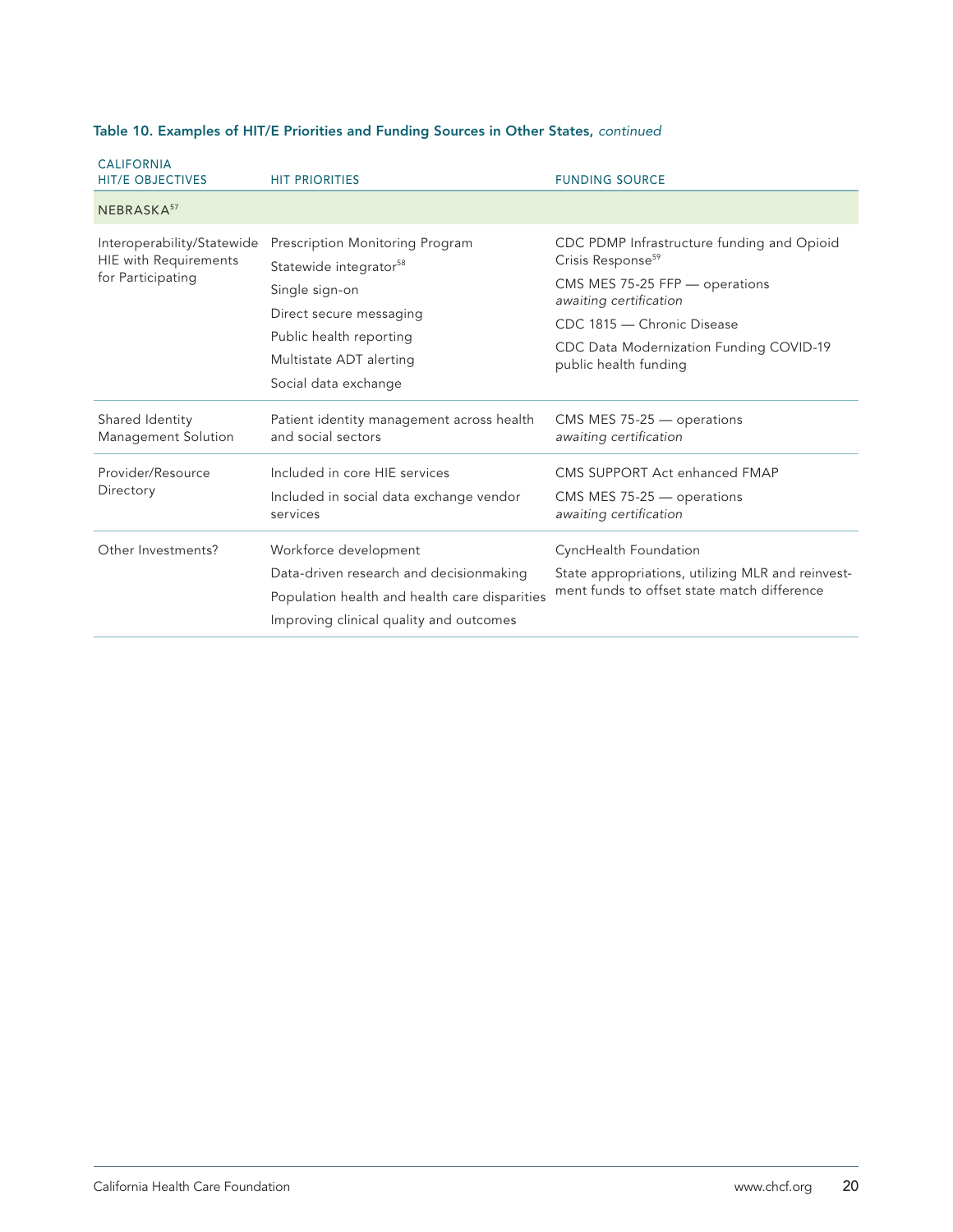# <span id="page-20-0"></span>**Conclusion**

The Data Exchange Framework, as set forth in AB 133, presents an opportunity for the state of California to establish statewide standardized health information exchange and to create a level playing field for participation across delivery system providers. Because delivery system providers have different levels of technical maturity, necessary investments across industry will vary.

Small health care providers who did not participate in the Meaningful Use Program or Cal-HOP, smaller SNFs, inpatient rehabilitation facilities, and most county health, public health, and homelessness systems of care lack infrastructure that supports interoperability and will need the greatest investments in technology adoption, technology maintenance, policy and program support, and staffing. Because some funding sources and the systems they support lack flexibility (e.g., HMIS and county public health), those limitations may thwart meaningful data exchange unless new investments are made.

Hospitals and larger provider networks that received historical investments and maintain certified EHRs will require the least support assuming the state adheres to commonly accepted data sharing standards. Health plans also indicated a high level of readiness consistent with messaging of the hospitals and larger provider networks regarding adherence to standards and data exchange capabilities.

To effectively regulate, monitor, and enforce any new requirements, state government will require staffing or contracted resources. Assuming new funds are available to support compliance by delivery system providers, there may also be grants or technical assistance administration responsibilities for the state.

The state and delivery system providers may be able to leverage an array of federal and state funding vehicles to advance AB 133 priorities. However, it will be necessary to braid and blend federal and state funding streams to achieve interoperability across programs and sectors. Apart from Medicaid investments, there is no enterprise funding source with the flexibility to drive statewide technical assistance and technical infrastructure. Federal funding sources directed to delivery system providers and partners typically rely on competitive discretionary funds that require resources to apply for and include program requirements that may differ from delivery system strategic priorities. State agencies, counties, and other delivery system providers can, by aligning strategies and coordinating across government, pursue funding streams that will help close the gap between technically mature providers and those lacking interoperable infrastructure.

Establishing a technology funding czar and a coordinated funding strategy across agencies and counties can address technology gaps, increase awareness, and facilitate coordination of funding requests. In addition, by coordinating across organizations and sectors and leveraging data standards, providers can direct future investments in scalable infrastructure that can support modularity and interoperability, which will increase reusability. For more sophisticated organizations, a smaller investment to support reconfiguration and integration with new types of partners and enhanced functionality may be possible.

Because funding that supports technology often competes with other operational and program costs, for this process to be successful, investments must be made for operational, programmatic, and technology needs.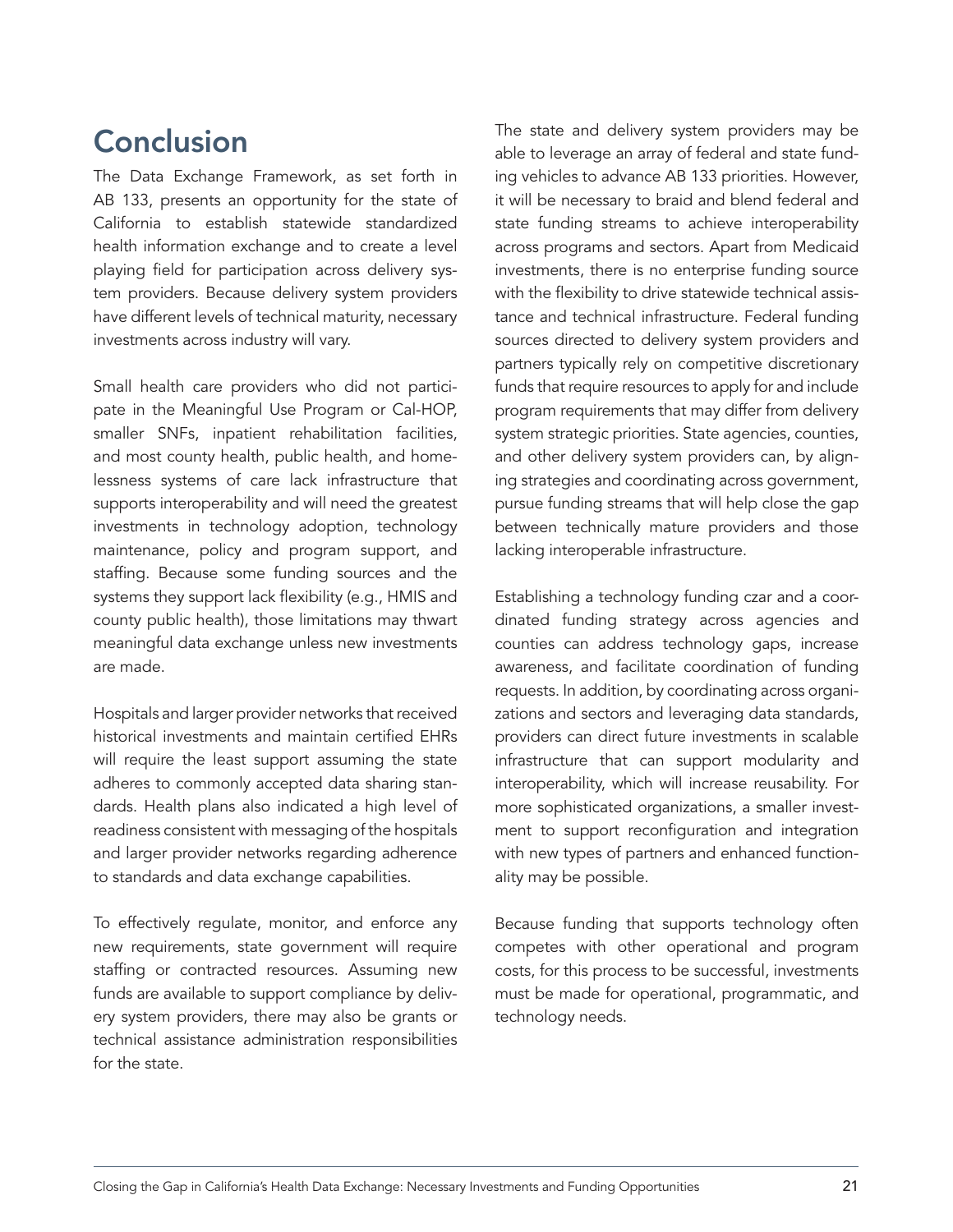# <span id="page-21-0"></span>Appendix A. Data Exchange Framework Timeline

| DATE (no later than) | <b>ACTIVITY</b>                                                                                                                                                                                                                                                                                                                                                                                                      |
|----------------------|----------------------------------------------------------------------------------------------------------------------------------------------------------------------------------------------------------------------------------------------------------------------------------------------------------------------------------------------------------------------------------------------------------------------|
| September 1, 2021    | CalHHS Data Exchange Framework stakeholder advisory group begins convening                                                                                                                                                                                                                                                                                                                                           |
| April 1, 2022        | CHHS submits written update to the legislature based on input from the stakeholder advisory group                                                                                                                                                                                                                                                                                                                    |
| July 1, 2022         | Establishment of Data Exchange Framework                                                                                                                                                                                                                                                                                                                                                                             |
| July 31, 2022        | CalHHS publishes a strategy for digital identities to support master patient indices                                                                                                                                                                                                                                                                                                                                 |
| January 31, 2023     | Execution of data sharing agreement by statutorily named entities                                                                                                                                                                                                                                                                                                                                                    |
|                      | CalHHS works with the California State Association of Counties to encourage the inclusion of county<br>health, public health, and social services agencies in the California Health and Human Services Data<br>Exchange Framework                                                                                                                                                                                    |
| January 31, 2024     | General acute care hospitals, physician organizations and medical groups, SNFs (that currently<br>maintain EHRs), health plans, clinical laboratories, and acute psychiatric hospitals must begin<br>exchanging health information in real time                                                                                                                                                                      |
| January 31, 2026     | Physician practices of fewer than 25 physicians, rehabilitation hospitals, long-term acute care hospi-<br>tals, acute psychiatric hospitals, critical access hospitals, rural general acute care hospitals with fewer<br>than 100 acute care beds, state-run acute psychiatric hospitals, and any nonprofit clinic with fewer<br>than 10 health care providers must begin exchanging health information in real time |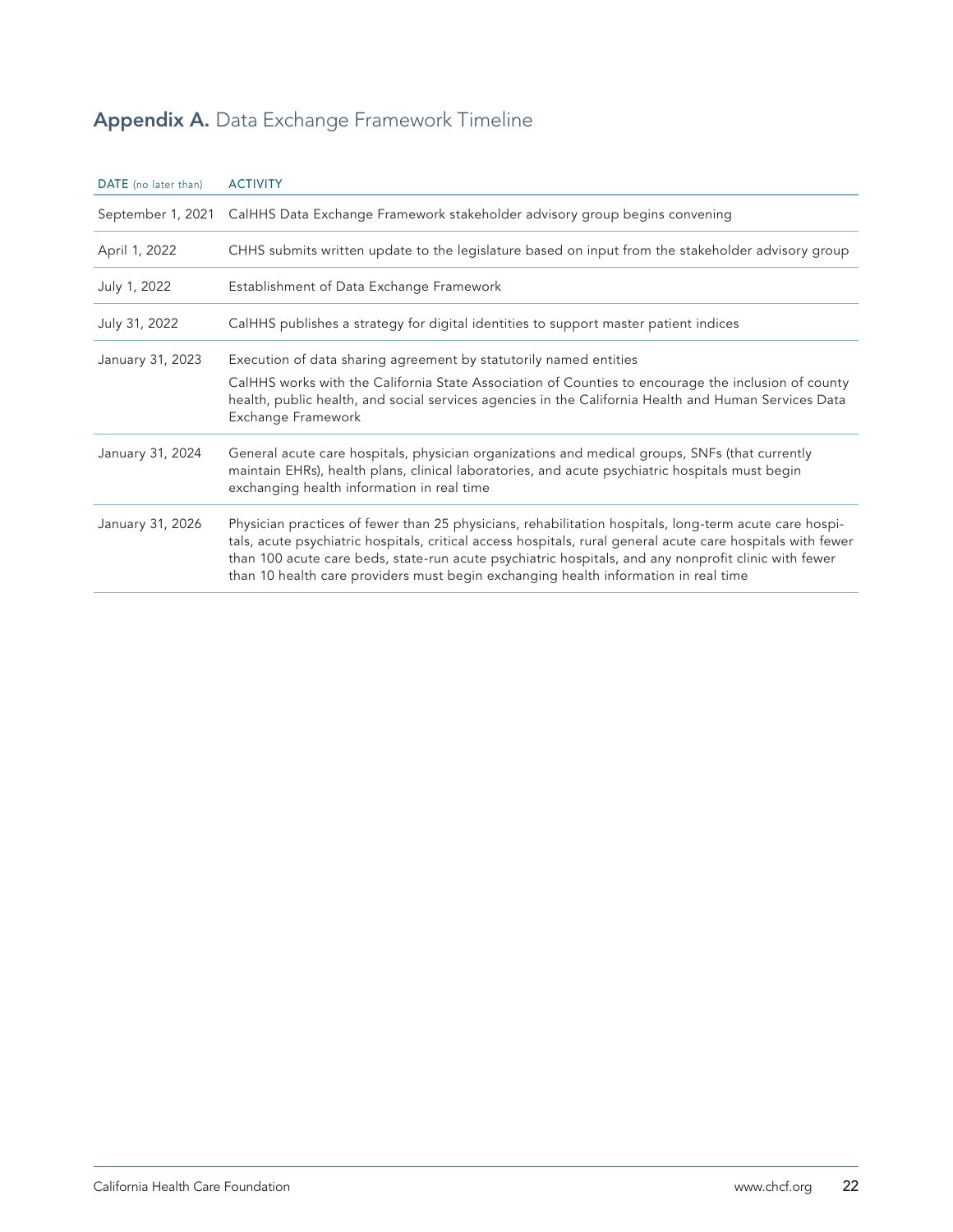# <span id="page-22-0"></span>Appendix B. Interviewees

| <b>ORGANIZATION</b>                                                                 | <b>INTERVIEWEES</b>                                                                                                                                                                                                                                     |
|-------------------------------------------------------------------------------------|---------------------------------------------------------------------------------------------------------------------------------------------------------------------------------------------------------------------------------------------------------|
| Alameda County Health Care Service Agency                                           | Aneeka Chaudhry, Assistant Agency Director, Health Care Services<br>Agency<br>Cristi Iannuzzi, Interim Technology Strategy Director<br>Kimia Pakdaman, Program Specialist, CalAIM<br>Daphne Robert, Technical Services Director, Information Technology |
| California Association of Health Facilities                                         | Joe Diaz, Regional Director                                                                                                                                                                                                                             |
| California Association of Health Plans                                              | Charles Bacchi, Chief Executive Officer<br>Anete Millers, Director of Regulatory Affairs                                                                                                                                                                |
| California Association of Public Hospitals and<br>Health Systems                    | Amanda Clarke, Director, Programs                                                                                                                                                                                                                       |
| California Department of Corrections and<br>Rehabilitation                          | Brenda Grealish, Executive Officer, California Council on Criminal<br>Justice and Behavioral Health                                                                                                                                                     |
| California Emergency Management Systems<br>Authority                                | Leslie Witten-Rood, Chief, Office of Health Information Exchange                                                                                                                                                                                        |
| California Hospital Association                                                     | Trina Gonzalez, Vice President, Policy                                                                                                                                                                                                                  |
| California Medical Association                                                      | David Ford, Vice President, Health Information Technology                                                                                                                                                                                               |
| California Mental Health Services Authority                                         | Amie Miller, Executive Director<br>Jeremy Wilson, Program Director and Public Information Officer                                                                                                                                                       |
| California Primary Care Association                                                 | DeeAnne McCallin, Director, Health Information Technology                                                                                                                                                                                               |
| California State Sheriff Association                                                | Usha Mutschler, Legislative Representative                                                                                                                                                                                                              |
| Council of State Governments Justice Center                                         | Hallie Fader-Towe, Program Director, Behavioral Health<br>Kevin O'Connell, Project Director, Data Driven Recovery Project                                                                                                                               |
| County Health Executives Association of California                                  | Michelle Gibbons, Executive Director                                                                                                                                                                                                                    |
| <b>CRISP</b>                                                                        | Lindsey Ferris, Senior Advisor                                                                                                                                                                                                                          |
| CyncHealth                                                                          | Jaime Bland, CEO                                                                                                                                                                                                                                        |
| Homebase                                                                            | Julie Silas, Directing Attorney                                                                                                                                                                                                                         |
| Local Health Plans of California                                                    | Linnea Koopmans, Chief Executive Officer                                                                                                                                                                                                                |
| Marin County                                                                        | Charis Baz, Senior Department Analyst, Whole Person Care                                                                                                                                                                                                |
| Monterey Coalition of Homeless Services Providers Roxanne Wilson, Executive Officer |                                                                                                                                                                                                                                                         |
| Orange County Health Care Agency                                                    | Nicole LeMarie, Whole Person Care Program Manager                                                                                                                                                                                                       |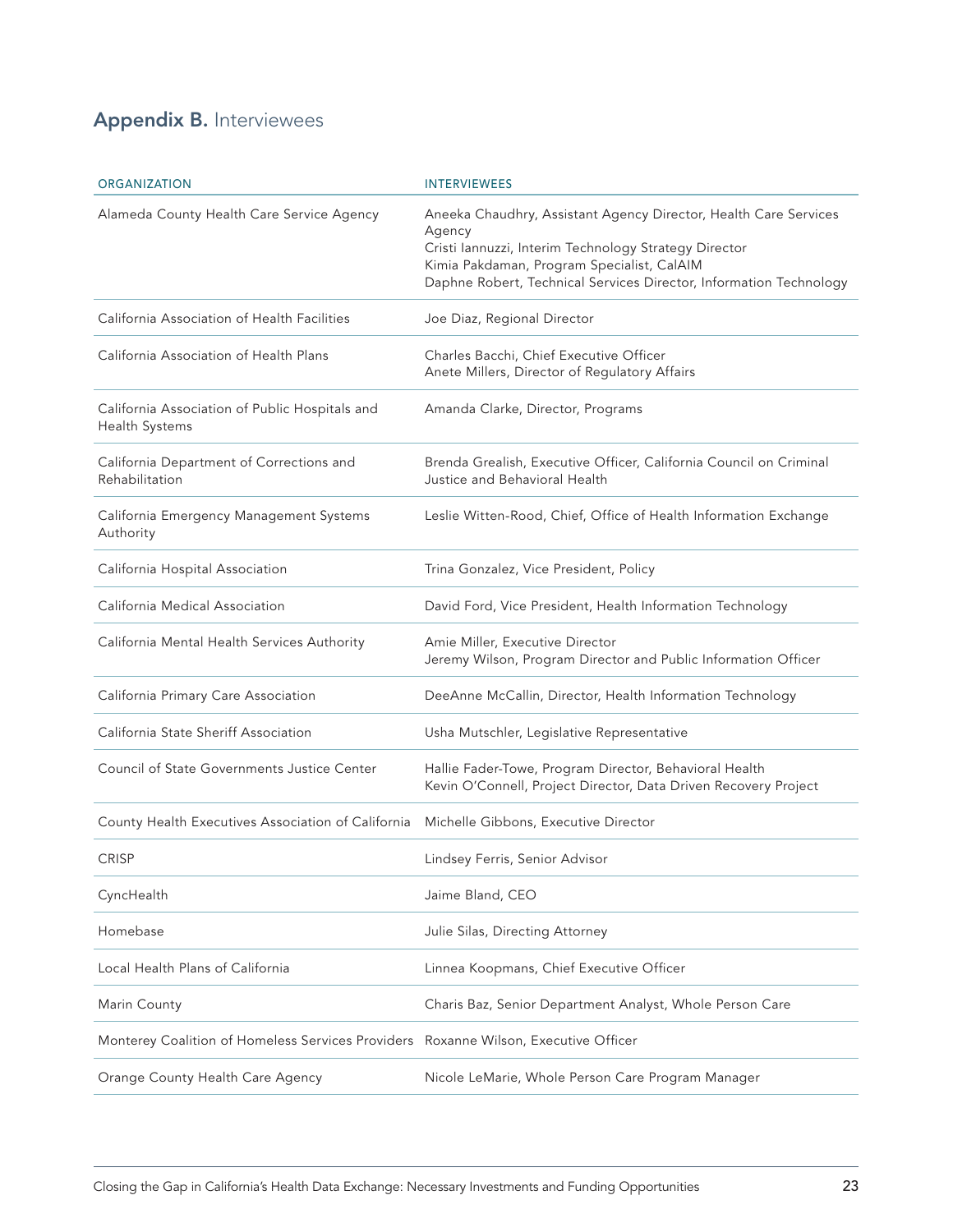| <b>ORGANIZATION</b>                                              | <b>INTERVIEWEES</b>                                                                                                                                                                                                                                                                                                                                                                                                                                       |
|------------------------------------------------------------------|-----------------------------------------------------------------------------------------------------------------------------------------------------------------------------------------------------------------------------------------------------------------------------------------------------------------------------------------------------------------------------------------------------------------------------------------------------------|
| San Diego Regional Task Force on Homelessness                    | Tamera Kohler, Chief Executive Officer<br>Lahela Mattox, Chief Operating Officer                                                                                                                                                                                                                                                                                                                                                                          |
| San Francisco Department of Public Health                        | Eric Raffin, Chief Information Officer                                                                                                                                                                                                                                                                                                                                                                                                                    |
| Santa Clara County Probation                                     | Holly Child, Director, Research and Development                                                                                                                                                                                                                                                                                                                                                                                                           |
| Santa Cruz County                                                | Tiffany Cantrell-Warren, Assistant Director<br>Lynn Lauridsen, Whole Person Care Program Coordinator                                                                                                                                                                                                                                                                                                                                                      |
| State of Washington                                              | Chris Baumgartner, Senior Data Exchange Manager, Department<br>of Health; Jennifer Harvell, Senior Federal Project Consultant,<br>Health Care Authority; Bryant Karras, Child Informatics Officer and<br>Senior Epidemiologist, Department of Health; Kelly McPherson, HIT<br>Program Manager, Health Care Authority; Christine Nolan, Deputy<br>CIO, Health Care Authority; Shawn Roberts, Program Manager<br>Medicaid Investments, Department of Health |
| UCSF Center for Clinical Informatics and<br>Improvement Research | Julia Adler-Milstein, Project Manager<br>Grace Krueger, Research Assistant                                                                                                                                                                                                                                                                                                                                                                                |
| Wellpath Health                                                  | Bonnie Bernard, IT Director of Telehealth<br>Carin Kottraba, Vice President, Mental Health<br>Anthony Lopez, Director, IT Delivery<br>Danielle Pierce, EHR Systems Administrator                                                                                                                                                                                                                                                                          |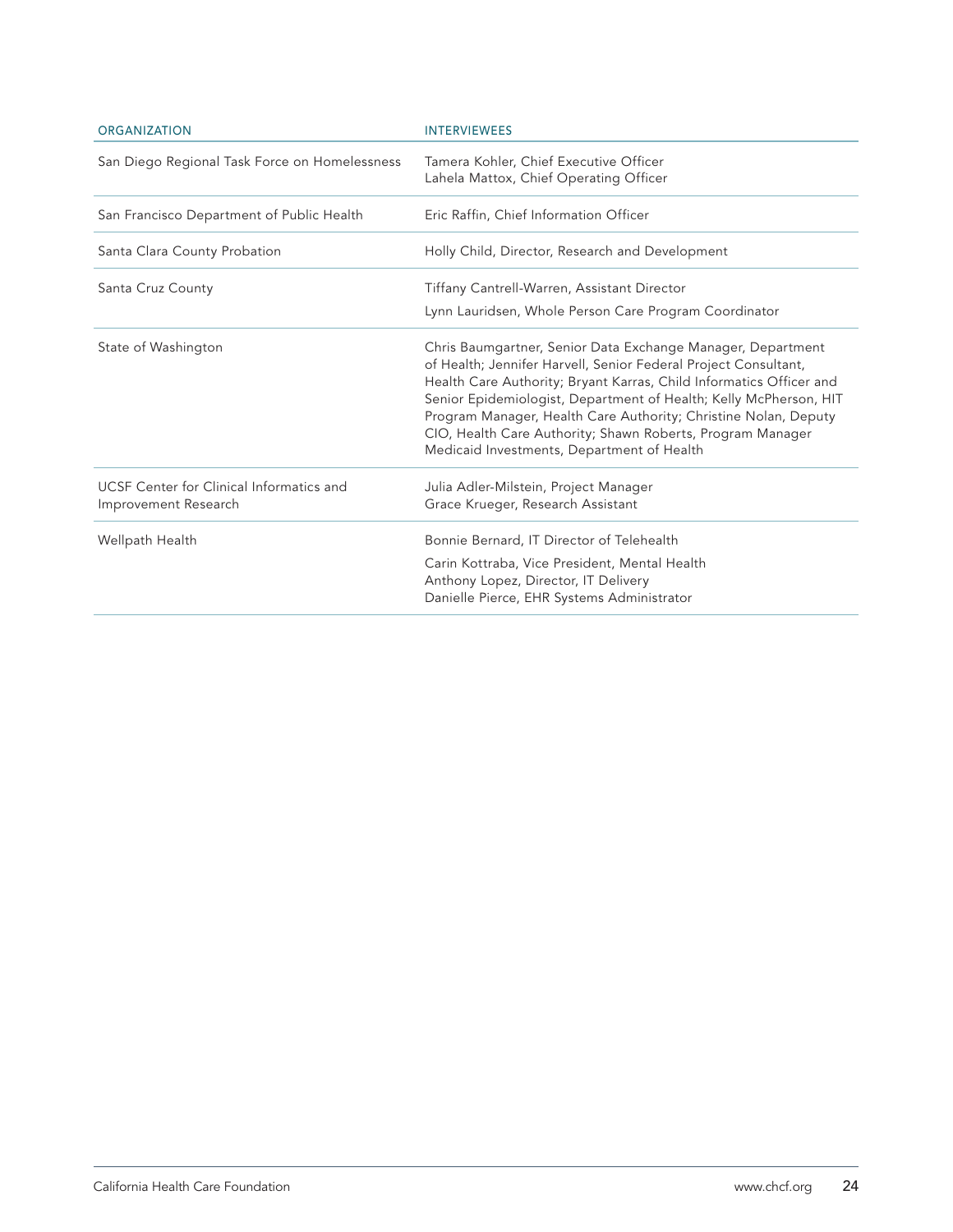# <span id="page-24-0"></span>Appendix C. Constraints on Federal Funding

While federal funding can contribute significantly toward development and enhancements of health information exchange infrastructure, funding comes with constraints and requirements that can take significant resources to navigate and address. In addition, silos within the federal government funding streams can reinforce the fragmented investments that occur at the state level, thereby requiring significant coordination across state agencies to align resources.

Program scope and goals. Federal funding streams are appropriated to specific agencies and programs and must meet specific requirements. These requirements do not necessarily preclude support of data exchange, but it can take strategic and creative coordination across delivery systems and sectors to support it. For instance, public health long-term data modernization and infrastructure investments would ideally include a public-private strategy for improving data reporting between public health and health systems (e.g., vaccine administration data to health system or payers for closing immunization schedule gaps). CDC's Section 317 of the Public Health Services Act provides money in immunization program staff and technology to support vaccine management and administration data reporting for children, adolescents, and adults. Investments can be used to improve connections to the health care delivery system, but state public health immunization programs must delegate funding for external connections.

As another example, Federal Emergency Management Administration funding can be used only for emergency preparedness, response, and recovery, which includes partnerships with the health and local sectors. By connecting community and statewide emergency preparedness and response with health and hospital partners, California can potentially enable access to electronic health

infrastructure supporting emergency response across hospital and emergency service providers to support acute emergency situations and disaster response (e.g., acute care services, COVID-19 alternate care facilities, fire evacuations).

Lead agencies. Certain federal funds may only be accessed by specific state agencies. Thus, the state agency must approve and administer the funding request on behalf of other state agencies and partners. Sharing a coordinated vision and continuous coordination is important.

Identification and reuse. To ensure states are not duplicating investments, many federal funding sources require identification of other federal funding used to build or enhance technical capabilities. Federal agencies may request documentation demonstrating that the investment is not duplicative.

Matching funds. Many federal funding sources require a state matching fund contribution to offset the costs of programs, technical investments, staff, and nonstaff costs. Matching funds cannot be leveraged from other federal funding sources (e.g., a public health grant awarded to the California Department of Public Health cannot serve as matching funds for CMS Federal Funding Participation requests).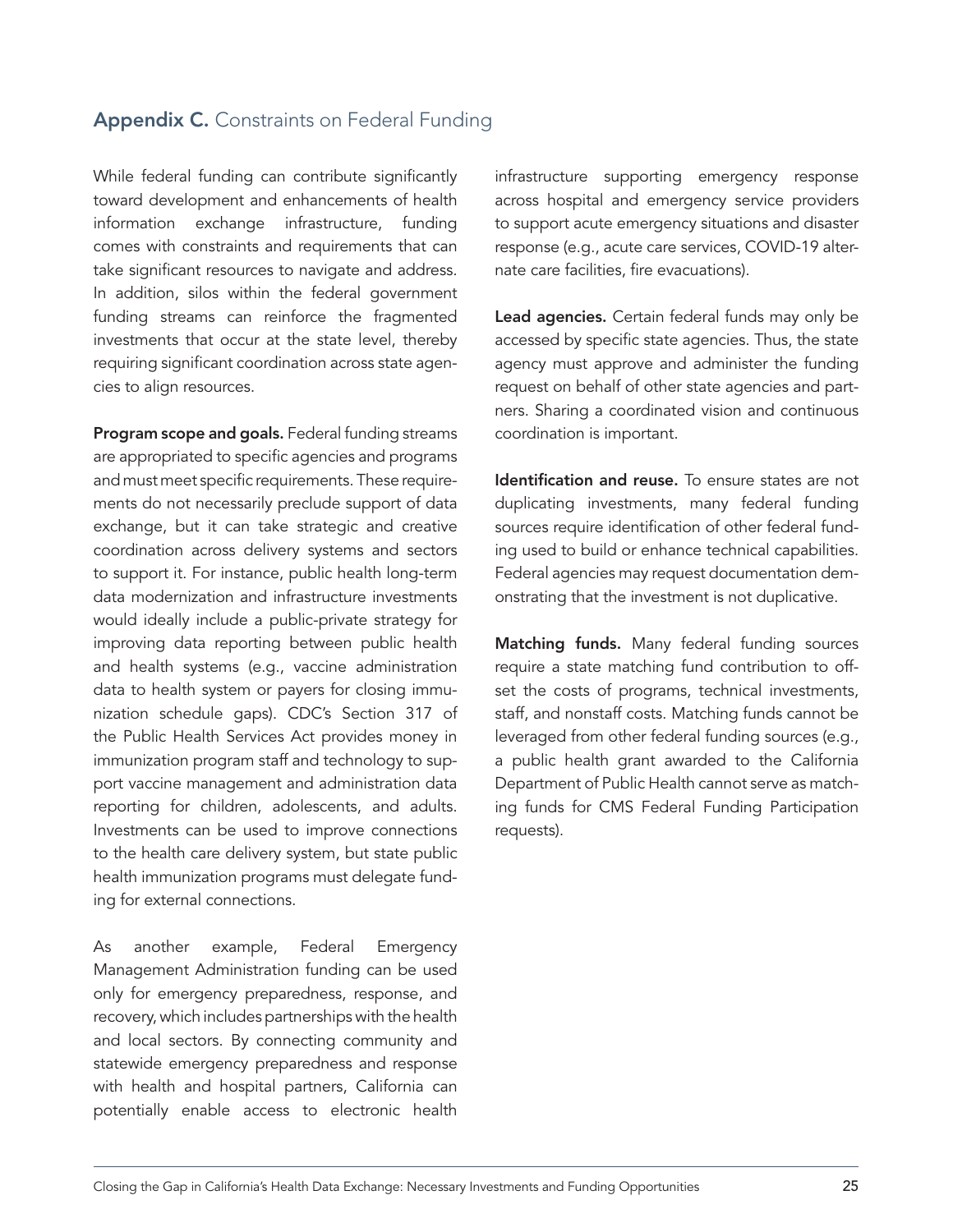# <span id="page-25-0"></span>Appendix D. Type of Federal Funding Available to States

## Medicaid Financing

CMS has multiple vehicles to support technology investments in the Medicaid program.

- State Medicaid plans or State Plan Amendments specify the types of services Medicaid covers in the state. States can apply for waivers to certain federal requirements under sections 1115 and 1915 of the Social Security Act to add flexibility in use of federal funds.<sup>60</sup> Through these waivers, states can propose strategic investments, and incentive payment programs to support the agency, program, and population goals.
- **Medicaid Federal Medical Assistance** Percentage (FMAP) represents the federal contribution toward Medicaid expenditures in each state using a statutory formula based on a state per capita income. FMAPs vary from a floor of 50% to a high of 74%.<sup>61</sup> CMS has made temporarily enhanced FMAP adjustments for specific state events (e.g., Louisiana following Hurricane Katrina) or declared public health emergencies (e.g., COVID-19). In 2018, the Substance Use Disorder Prevention that Promotes Opioid Recovery and Treatment for Patients and Communities (SUPPORT) Act §§ 5041–42 allowed states to receive 100% FMAP for fiscal years 2019 and 2020 for PDMP implementations.<sup>62</sup>
- **Medicaid FFP** is federal funding provided to states for their share of expenditures for providing Medicaid services and administering the Medicaid program and certain other human services programs. FFP sets the percentages for federal and state contributions known as "state matching funds" from nonfederal dollars. State Medicaid agencies can submit planning, implementation, and operations advanced planning documents (APDs) to describe the funding needs, funding sources, programs, and investments

needed to plan and implement the program. FFP has requirements for allowable matching funds (i.e., not using other federal funds), cost allocation formulas calculating Medicaid's fair share of the investments, and allowable program costs. Examples for FFP are detailed in Table 6.

 $\blacktriangleright$  Incentive payment programs, such as the Medicare and Medicaid Meaningful Use EHR Incentive Program provided 100% FFP to adopt, implement, and meaningfully use certified EHR technology. Federal Medicaid provides 90% FFP for state administrative expenses related to the program with 10% state matching funds.<sup>63</sup> States have flexibility to establish incentive payment programs for technical investments that may be up to FMAP or at a set FFP rate. Additional available FFP options can be found in Table 6. As one example, New Jersey's Substance Use Disorder Promoting Interoperability Program is funded by state dollars and pays substance use disorder providers to adopt EHRs.<sup>64</sup>

## **Grants**

Several federal agencies award grants to states and delivery system providers. Grants can serve as a mechanism to pursue opportunities that might not otherwise be funded. Formula grants are awarded to predetermined entities, based on a distribution formula. Formula grants are noncompetitive (e.g., block grants) and typically fund continuing activities without constraints to a specific project.<sup>65</sup> Common formula elements include population, proportion of population below the poverty line, and other demographic information.

Mandatory grants are awarded under a program where the authorizing statute requires an agency or designees to make an award to each eligible entity under the conditions and amount (or based on a formula) specified in the statute.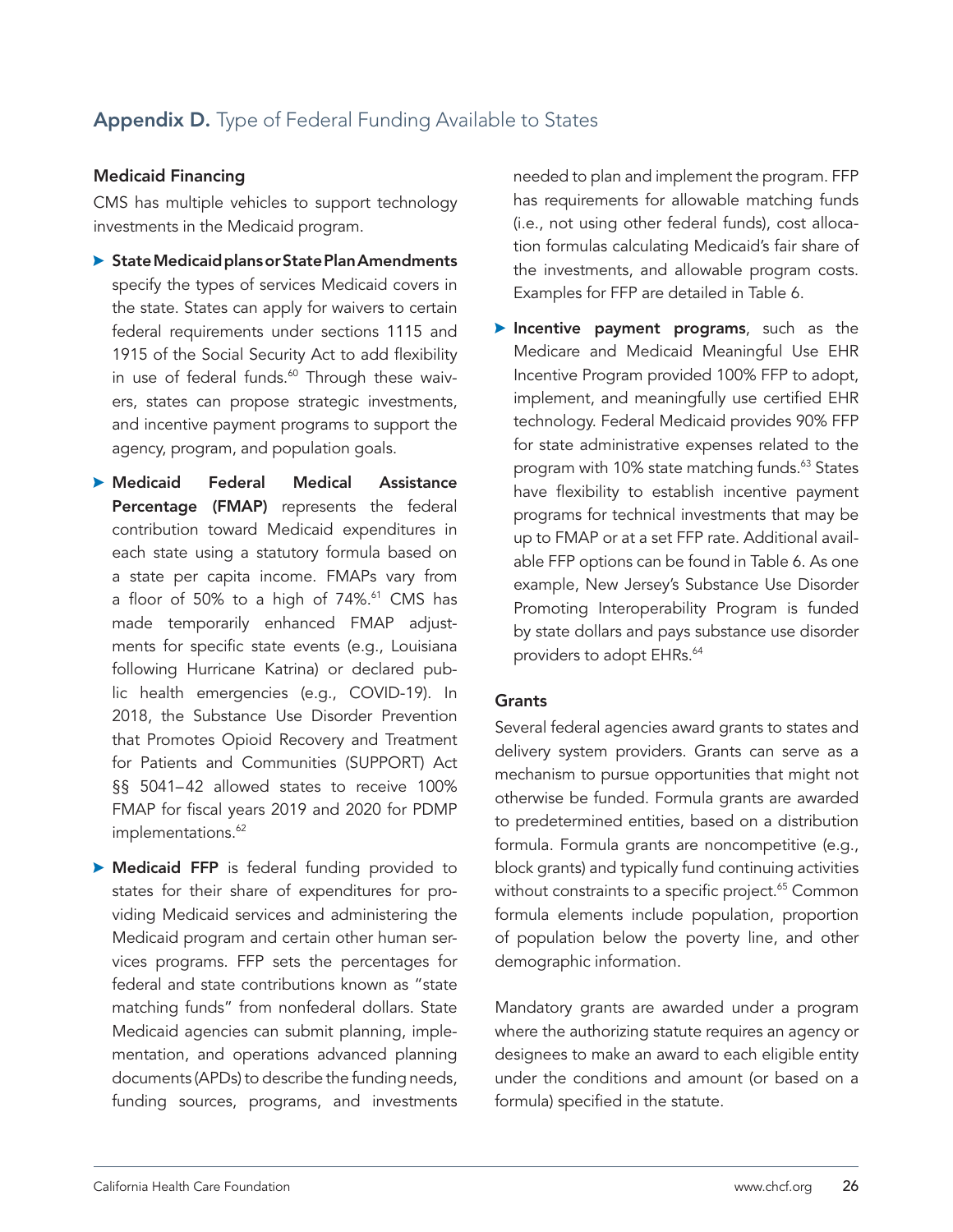Discretionary grants are often funded from federal agencies based on merit and eligibility through a competitive application process. Agencies determine the awarded amounts.

Passthrough funding may be issued by federal agencies to a state agency or institution, where funds are transferred to other state agencies, units of local government, or other eligible groups per the award eligibility terms.<sup>66</sup> States have the option to distribute funds as competitive or noncompetitive grants, based on terms and legislation authorizing of the primary award. This gives state governments flexibility and autonomy over the use of federal grant funds.<sup>67</sup>

Cooperative agreements are similar to competitive, discretionary grants in the award process, but are used where there is substantial agency involvement in the direction of the work beyond normal oversight and monitoring activities.<sup>68</sup> Other factors influencing federal funding flow include congressional authorizations and directed appropriation with eligibility varying by funding opportunity, and limited numbers of recipients for competitive or merit-based processes. Also, some funding is allocated according to a preset formula, which may be specified in law.<sup>69</sup>

Figure D1 outlines federal agency funding sources that typically support HIT–related activities and examples of pathways to distribute funds.



#### Figure D1. Funding Flow for Health Information Technology Investments

Note: *AAA* is Area Agencies on Aging; *ACL* is Administration for Community Living; *BJA* is Bureau of Justice Assistance; *CBO* is community-based organization; *CDC* is Centers for Disease Control and Prevention; *CMS* is Centers for Medicare & Medicaid Services; *DHCS* is California Department of Health Care Services; *DOC* is Department of Corrections; *DPH* is Department of Public Health; *FQHC* is Federally Qualified Health Center; *GF* is general fund; *HRSA* is Health Resources and Services Administration; *HUD* is Department of Housing and Urban Development; *MHSA* is Mental Health Services Act.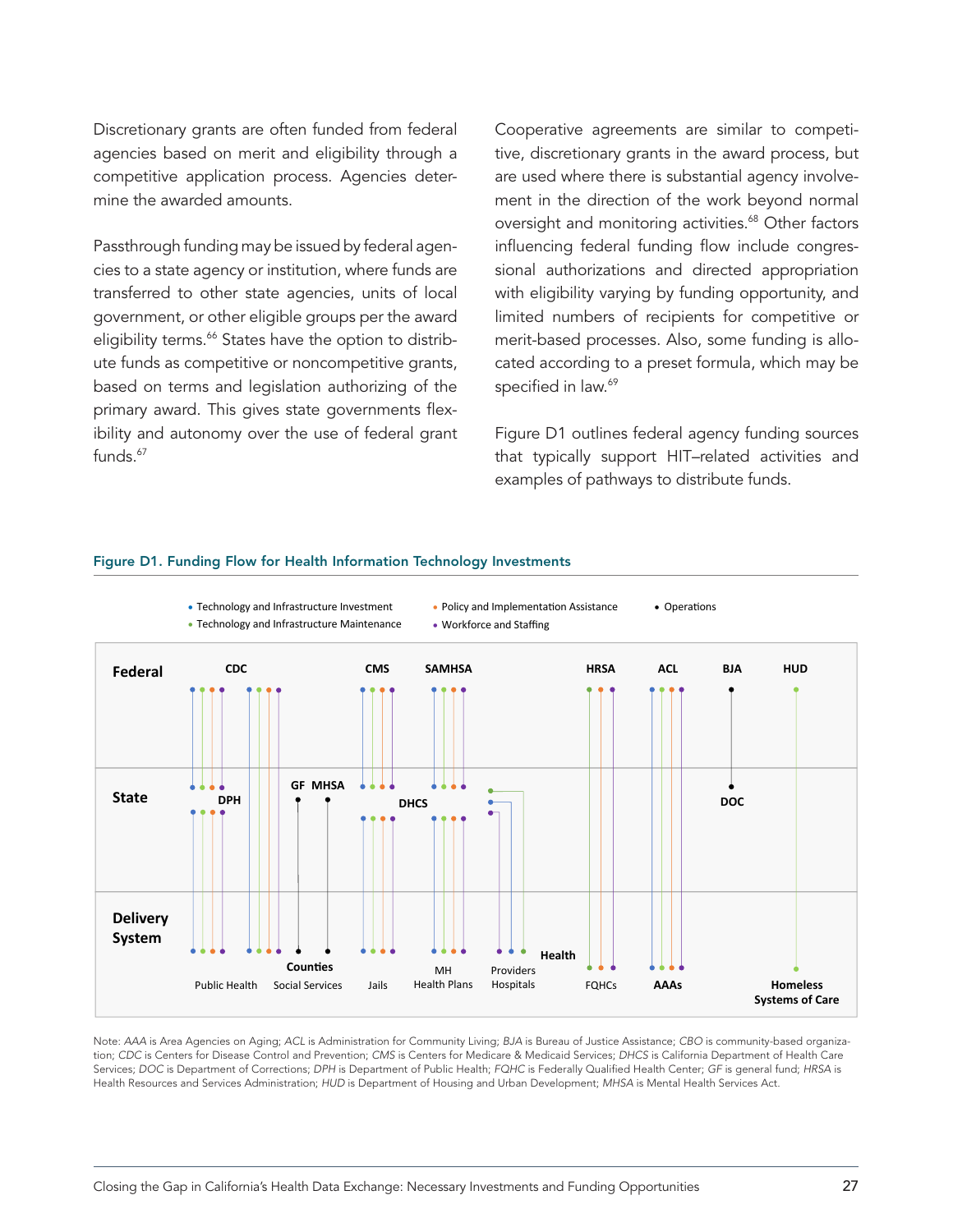# <span id="page-27-0"></span>Appendix E. Strategies for Leveraging Medicaid Dollars

While 1115 waivers and FFP may pay only for systems that serve the Medicaid program, DHCS is not precluded from partnering with public or private entities to help finance program data, technology, and infrastructure needs that serve a wider audience. Other state agencies, counties, and private sector partners can align technology priorities serving the health, social, and public health sectors, and coordinate with DHCS to maximize federal participation. Additional requirements for CMS funding are noted below with examples from states that have proposed and received approval.

- ▶ Cost-sharing or matching funds. CMS requires states to provide cost-sharing or matching funds to offset federal funds.<sup>70</sup> The state can use general funds designated to a Medicaid agency or other state agencies supported by interagency agreements, city/county funds, or philanthropic donations. Other state matching fund examples include but are not limited to a central State Health IT Fund (e.g., Vermont's State Health IT Fund [32 V.S.A. § 10301(g)] with effective date from 2011 until July 1, 2023, with revenue generated from 0.199% of 1% of all health insurance claims deposited into the general fund). $71$ Additional funding sources for consideration include other tax funds with the appropriate policy designation, such as the Mental Health Services Act, marijuana tax, or tobacco tax.
- ▶ Cost allocation. Medicaid FFP is allowable for Medicaid's "fair share" of state technology investments in Medicaid. The cost allocation methodology must be approved by the state Medicaid agency and CMS, with calculations and data sources justifying the proposed cost allocation amount. Operational funding for Medicaid Enterprise Service modules is typically based on number or percentage of Medicaid enrollees served by the technical investments.<sup>72</sup> CMS

also provides flexibility and justifiable methodologies for other partner information exchange investments. State examples include Kentucky's APD cost allocation methodology for advanced directives and Maryland's cost allocation methodology for PDMP technical services.<sup>73</sup>

Delivery system provider payment incentives. In addition to using state plan authority, states integrating technology and working toward data interoperability can leverage 1115 waiver demonstration authority. State Medicaid agencies must adhere to the special terms and conditions for a state demonstration to hold the state and managed care entities accountable for technology adoption.<sup>74</sup> As an example, CMS approved \$650 million in Medicaid funding for North Carolina's Healthy Opportunities Pilots, a Medicaid Reform Demonstration with \$100 million available for capacity building.<sup>75</sup> North Carolina leveraged the 1115 waiver to create a standardized screening initiative, referral platform, and pilot program to link social and medical services using Medicaid funding to address social determinants of health.<sup>76</sup>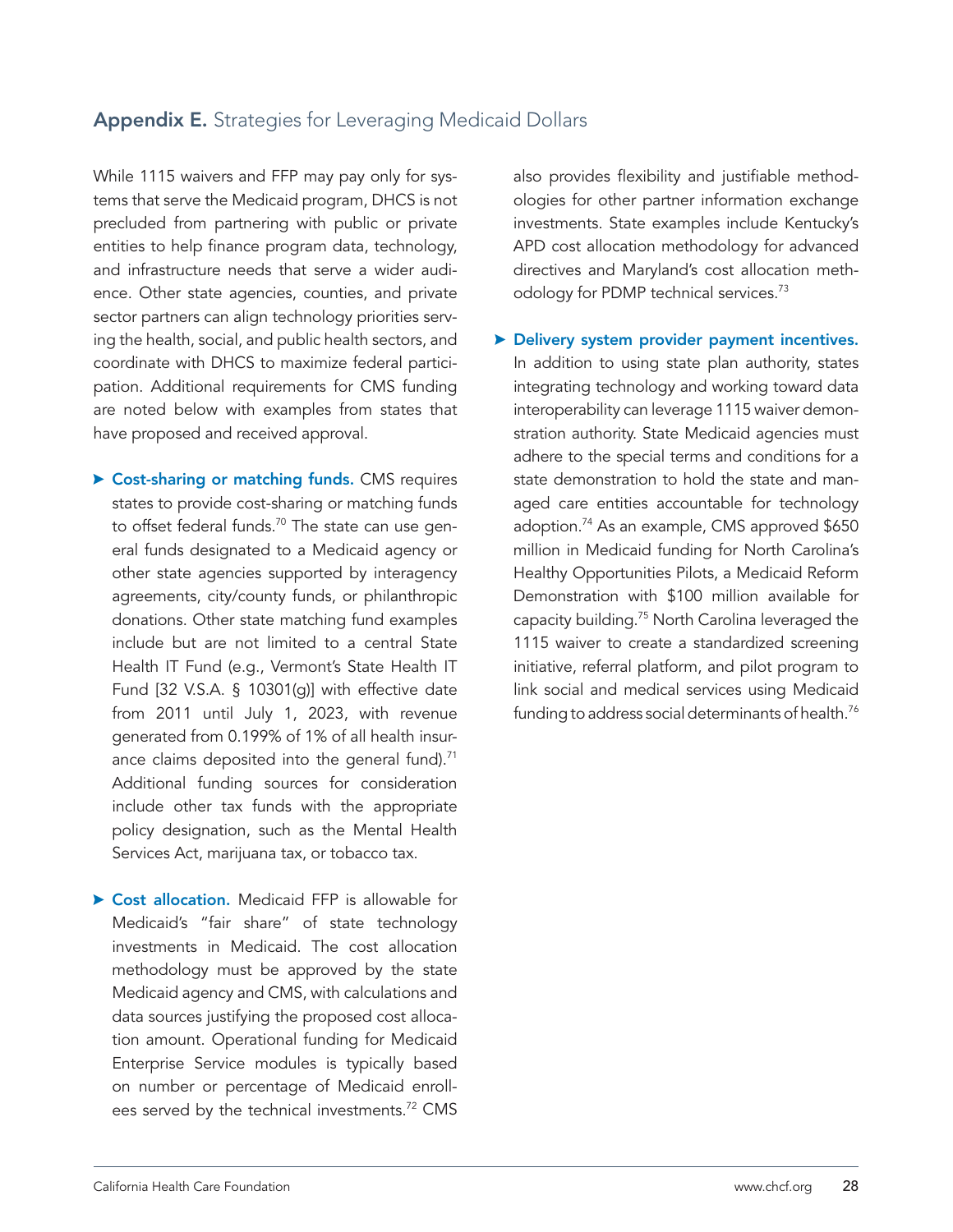# <span id="page-28-0"></span>Appendix F. Components of CalAIM That Could Support AB 133 Priorities for Data Exchange

Using Section 1115 waiver authority and Medi-Cal State Plan Amendments, California's Department of Health Care Services (DHCS) is currently administering CalAIM (California Advancing and Innovating Medi-Cal), a multiyear initiative intended to modernize Medi-Cal and streamline service delivery using whole-person care approaches and addressing the social determinants of health.<sup>77</sup> Modernizing data sharing and integration across organizations and sectors will be a crucial component to the success of CalAIM initiatives. The following table outlines the components of CalAIM for which existing publicly available materials reference funding that could support one or more of the identified needs of stakeholders. Of note, guidance is still pending on some programs, which could limit permissible use of funds.

| <b>INITIATIVE</b>                                                                                                                                                                       | <b>ELIGIBLE ENTITIES</b>                                                                                                                                                                                                                                                                                                                                  | PURPOSE RELATED TO TECHNOLOGY                                                                                                                                                                                                                                                                                                                                     | <b>TIMING</b>       |
|-----------------------------------------------------------------------------------------------------------------------------------------------------------------------------------------|-----------------------------------------------------------------------------------------------------------------------------------------------------------------------------------------------------------------------------------------------------------------------------------------------------------------------------------------------------------|-------------------------------------------------------------------------------------------------------------------------------------------------------------------------------------------------------------------------------------------------------------------------------------------------------------------------------------------------------------------|---------------------|
| Incentive Payment MCPs<br>Program <sup>78</sup>                                                                                                                                         | "DHCS anticipates participating MCPs<br>will maximize the investment and flow of<br>incentive funding to [essential community<br>providers] ECM and Community Support<br>providers to support capacity and infra-<br>structure development."79                                                                                                            | Delivery system infrastructure<br>$\blacktriangleright$ Health IT<br>$\triangleright$ Data exchange<br>$\triangleright$ Billing<br>Closed loop referral<br>ECM provider capacity building<br>$\triangleright$ Workforce recruiting<br>• Onboarding<br>Training and TA<br>▶ Workflow development and redesign<br>Program operational requirements<br>and oversight | Q1 2022-<br>Q2 2024 |
| <b>Providing Access</b><br>and Transforming<br>Health (PATH)<br>Program -<br>Capacity and<br>Infrastructure<br>Transition,<br>Expansion, and<br>Development<br>Initiative <sup>80</sup> | County, city, and local government<br>agencies, providers, CBOs, public hospitals,<br>Medi-Cal Tribal and Designees of Indian<br>Health Programs, ECM and Community<br>Supports providers, and other entities<br>approved by DHCS that contract or intend<br>to contract with Medi-Cal MCPs to provide<br>ECM and Community Support services.             | Developing infrastructure and systems,<br>including transition of Whole Person Care<br>(WPC) pilot infrastructure for managed care<br>contracted services under CalAIM.<br>Staff time for data collection that facilitates<br>evaluation and monitoring.                                                                                                          | Q3 2022-<br>Q2 2025 |
| PATH-<br>Collaborative<br>Planning and<br>Implementation <sup>81</sup>                                                                                                                  | MCPs, county, city, and local government<br>agencies, providers, CBOs, public hospitals,<br>Medi-Cal Tribal and Designees of Indian<br>Health Programs, ECM and Community<br>Supports providers, and other entities<br>approved by DHCS that contract or intend<br>to contract with Medi-Cal MCPs to provide<br><b>ECM</b> and Community Support services | Forum to maximize coordination and<br>minimize duplication within regions related<br>to gaps within the community, topical<br>issues, monitoring use of PATH funds, and<br>disseminating best practices.                                                                                                                                                          | Q3 2022-<br>Q2 2025 |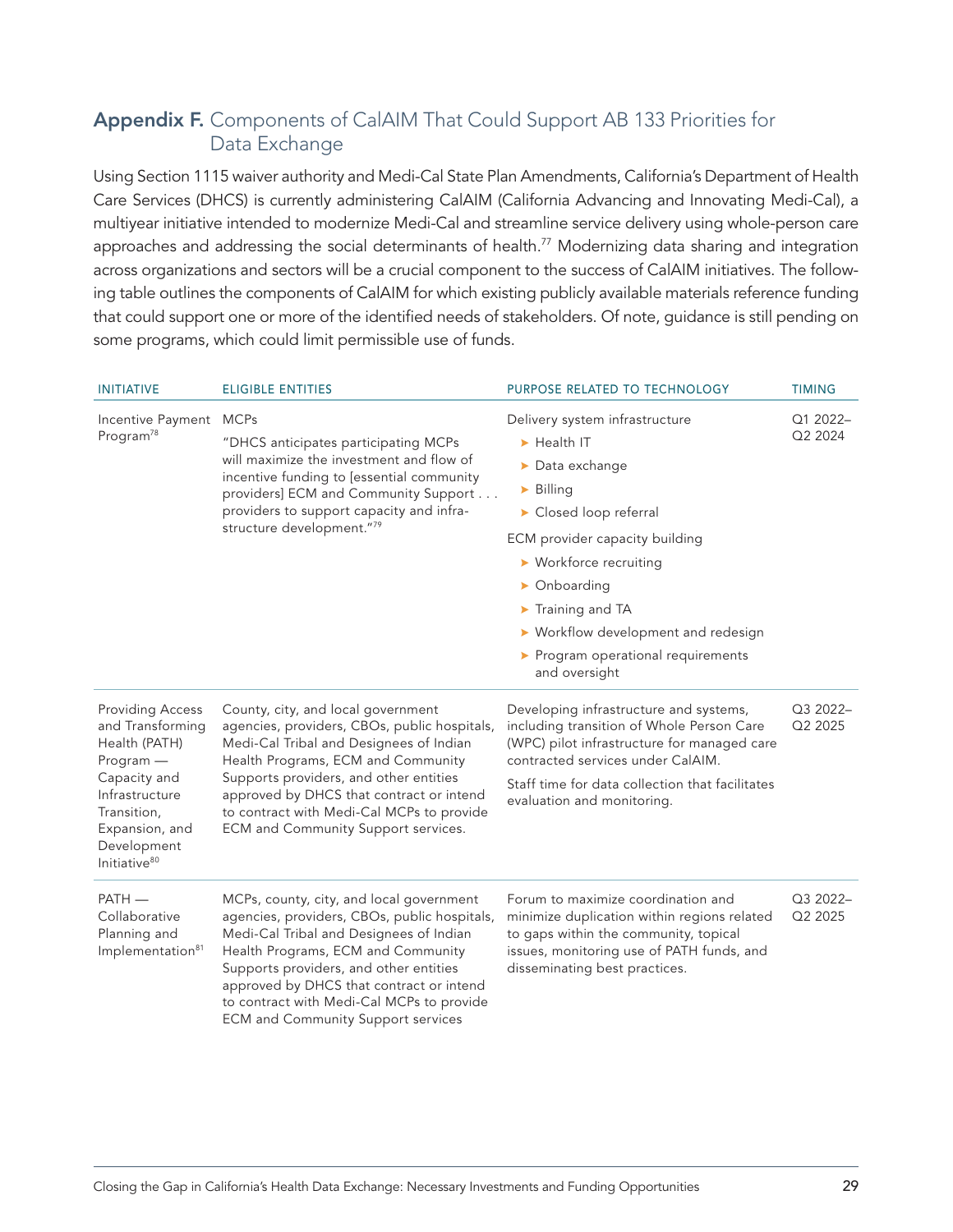| <b>INITIATIVE</b>                                                              | <b>ELIGIBLE ENTITIES</b>                                                                                                                                                                                                                                                                                                                                                                     | PURPOSE RELATED TO TECHNOLOGY                                                                                                                                                                                                                                               | <b>TIMING</b>        |
|--------------------------------------------------------------------------------|----------------------------------------------------------------------------------------------------------------------------------------------------------------------------------------------------------------------------------------------------------------------------------------------------------------------------------------------------------------------------------------------|-----------------------------------------------------------------------------------------------------------------------------------------------------------------------------------------------------------------------------------------------------------------------------|----------------------|
| PATH — Technical<br>Assistance <sup>82</sup>                                   | County, city, and local government<br>agencies; public hospitals and providers,<br>community-based providers; other ECM and<br>Community Supports providers; Medi-Cal<br>Tribal and Designees of Indian Health<br>programs; and other entities approved by<br>DHCS that contract or intend to contract<br>with Medi-Cal MCPs to provide ECM and<br>Community Support services. <sup>83</sup> | Customized support from vendors on the<br>technical assistance marketplace, which may<br>include guidance on data sharing, strate-<br>gic planning, reporting, and other core<br>functions.<br>Access to published resources developed<br>by TA vendors for the initiative. | Q3 2022-<br>Q4 2024  |
| $PATH - The$<br>Justice-Involved<br>Capacity Building<br>Program <sup>84</sup> | State prisons, jails, youth correctional<br>facilities and probation offices, sheriff's<br>offices, and county behavioral health<br>agencies build capacity                                                                                                                                                                                                                                  | Information technology investments that<br>facilitate data exchange between correc-<br>tional institutions, Medi-Cal eligibility<br>offices, community providers, and MCPs as<br>well as technical support and training for<br>county behavioral health.                    | Q3 2022-<br>Q4 2026  |
| Behavioral<br>Health Quality<br>Improvement<br>Program <sup>85</sup>           | County-operated behavioral health plans                                                                                                                                                                                                                                                                                                                                                      | Update county technical infrastructure to<br>implement CalAIM policies, including EHRs<br>and reporting systems to facilitate data<br>sharing between county behavioral health<br>agencies and Medi-Cal managed care plans.                                                 | $Q32021-$<br>Q4 2023 |
| Housing and<br>Homelessness<br>Incentive<br>Program <sup>86</sup>              | <b>MCPs</b>                                                                                                                                                                                                                                                                                                                                                                                  | MCP connection with local HMIS or other<br>local data sources.                                                                                                                                                                                                              | Q3 2022-<br>Q1 2024  |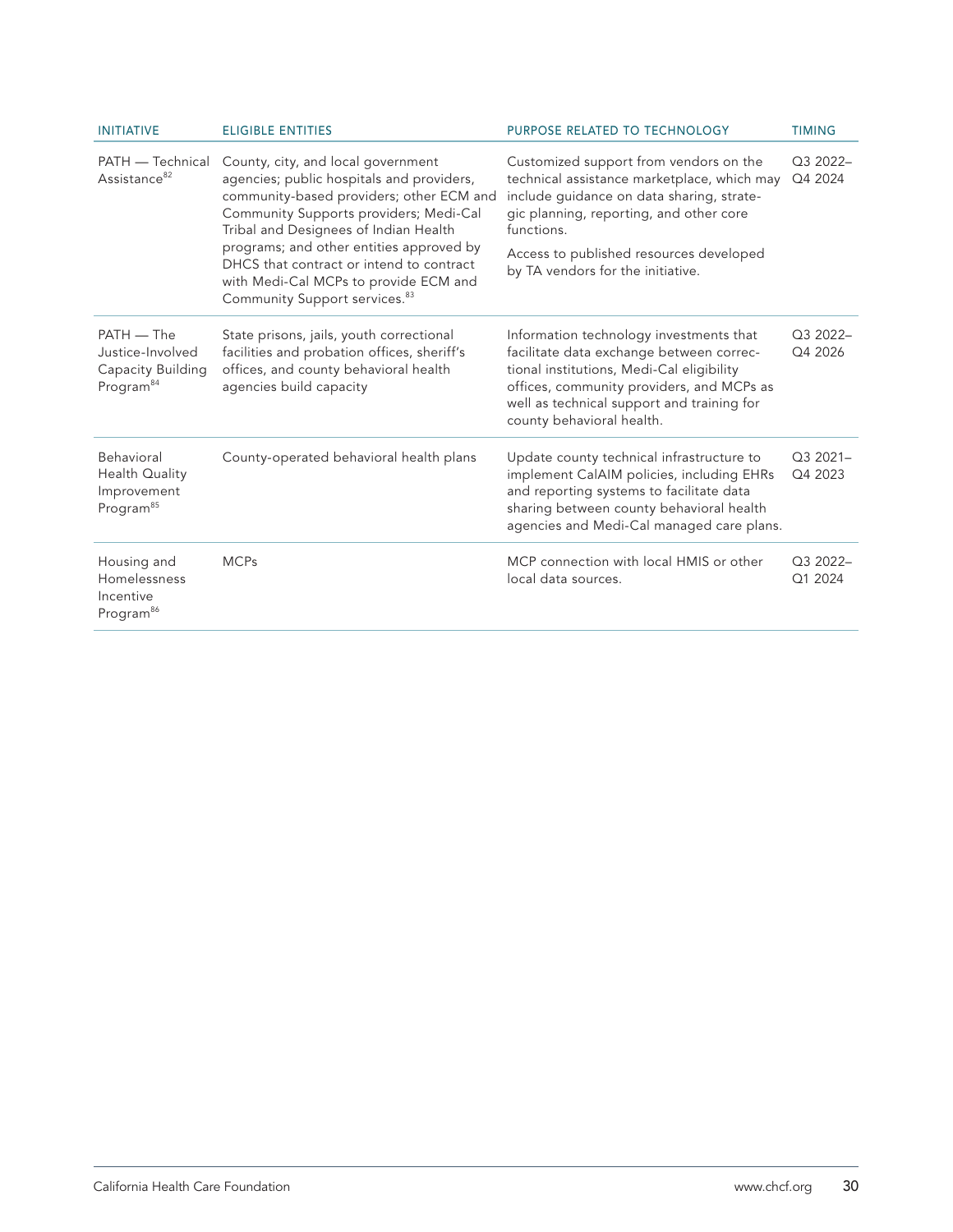# <span id="page-30-0"></span>Appendix G. Glossary of Abbreviations

| AB 133        | Assembly Bill 133                                            |
|---------------|--------------------------------------------------------------|
| <b>ACL</b>    | Administration for Community Living                          |
| <b>APD</b>    | <b>Advanced Planning Document</b>                            |
| API           | Application programming interface                            |
| <b>BH-EHR</b> | Behavioral health electronic health record                   |
| <b>BJA</b>    | Bureau of Justice Assistance                                 |
| <b>BRIC</b>   | Building Resilient Infrastructure and<br>Communities         |
| CalAIM        | California Advancing and Innovating Medi-Cal                 |
| Cal-HOP       | California Health Information Exchange<br>Onboarding Program |
| CBO           | Community-based organization                                 |
| CDC           | Centers for Disease Control and Prevention                   |
| CHCF          | California Health Care Foundation                            |
| CalHHS        | California Health and Human Services Agency                  |
| <b>CMS</b>    | Centers for Medicare & Medicaid Services                     |
| CoC           | Continuum of Care                                            |
| <b>DHCS</b>   | California Department of Health Care Services                |
| DOC           | Department of Corrections                                    |
| ECM           | <b>Enhanced Care Management</b>                              |
| EHR           | Electronic health record                                     |
| <b>FCC</b>    | <b>Federal Communications Commission</b>                     |
| FFP           | Medicaid Federal Funding Participation                       |
| <b>FMAP</b>   | Medicaid Federal Medical Assistance<br>Percentage            |
| HHS           | US Department of Health and Human Services                   |
| HIO           | Health information organization                              |
|               |                                                              |

| <b>HITECH</b> | Health Information Technology for Economic<br>and Clinical Health |
|---------------|-------------------------------------------------------------------|
| <b>HMIS</b>   | Homeless Management Information System                            |
| HRSA          | Health Resources and Services Administration                      |
| HUD           | Department of Housing and Urban<br>Development                    |
| <b>IIS</b>    | Immunization Information System                                   |
| ΙT            | Information technology                                            |
| <b>MCP</b>    | Managed care plan                                                 |
| MES           | Medicaid Enterprise System                                        |
| MHBG          | <b>Community Mental Health Services Block</b><br>Grants           |
| MHSA          | <b>Mental Health Services Act</b>                                 |
| MPI           | Master patient index                                              |
| PATH          | Providing Access and Transforming Health                          |
| <b>POLST</b>  | Physician Orders for Life-Sustaining Treatment                    |
| SAMHSA        | Substance Abuse and Mental Health Services<br>Administration      |
| TA            | Technical assistance                                              |
| <b>USCDI</b>  | United States Core Data for Interoperability                      |
| <b>WPC</b>    | Whole Person Care                                                 |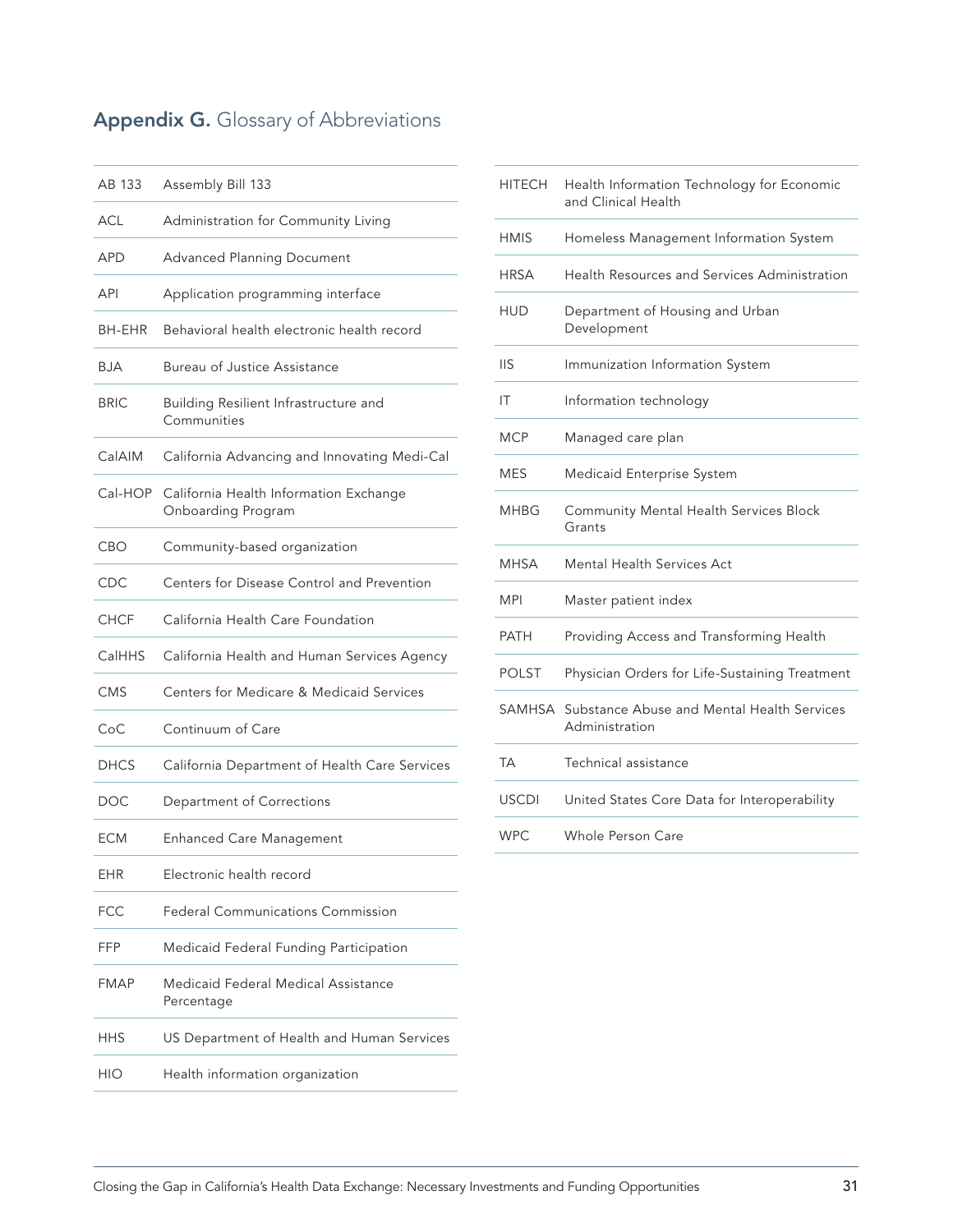# <span id="page-31-0"></span>**Endnotes**

- 1. [2021 Cal Stat 143](https://leginfo.legislature.ca.gov/faces/billNavClient.xhtml?bill_id=202120220AB133).
- 2. *[Data Exchange Framework Stakeholder Advisory Group:](https://www.chhs.ca.gov/wp-content/uploads/2021/12/CHHS_DxF-Stakeholder-Advisory-Group_Meeting-4_Dec-14-2021_Deck_Final_v1.1.pdf)  [Meeting #4](https://www.chhs.ca.gov/wp-content/uploads/2021/12/CHHS_DxF-Stakeholder-Advisory-Group_Meeting-4_Dec-14-2021_Deck_Final_v1.1.pdf)* (PDF) (California Health and Human Services Agency [CalHHS] webinar, Dec. 14, 2021).
- 3. *[California Budget 2021–22, May Revision Budget](https://www.ebudget.ca.gov/2021-22/pdf/Revised/BudgetSummary/HealthandHumanServices.pdf)  [Summary — Health and Human Services](https://www.ebudget.ca.gov/2021-22/pdf/Revised/BudgetSummary/HealthandHumanServices.pdf)* (PDF), State of California, May 14, 2021.
- 4. *[California Budget 2022–23, May Revision Budget](https://www.ebudget.ca.gov/2022-23/pdf/Revised/BudgetSummary/HealthandHumanServices.pdf)  [Summary — Health and Human Services](https://www.ebudget.ca.gov/2022-23/pdf/Revised/BudgetSummary/HealthandHumanServices.pdf)* (PDF), State of California, May 13, 2022.
- 5. Mark Elson et al., *[Health Information Exchange in](https://www.chcf.org/publication/health-information-exchange-california-overview-network-types-characteristics/)  [California: Assessment of Regional Market Activity](https://www.chcf.org/publication/health-information-exchange-california-overview-network-types-characteristics/)*, California Health Care Foundation (CHCF), August 2021; *[Learning from the History of Statewide Health Data](https://www.chcf.org/publication/learning-history-statewide-health-data-exchange-california/)  [Exchange](https://www.chcf.org/publication/learning-history-statewide-health-data-exchange-california/)*, CHCF, July 2021; and Mark Elson, *[Health](https://www.chcf.org/publication/health-information-exchange-california-overview-network-types-characteristics/)  [Information Exchange in California: Overview of Network](https://www.chcf.org/publication/health-information-exchange-california-overview-network-types-characteristics/)  [Types and Characteristics](https://www.chcf.org/publication/health-information-exchange-california-overview-network-types-characteristics/)*, CHCF, August 2021.
- 6. "[Grant Terminology](https://www.grants.gov/learn-grants/grant-terminology.html)," grants.gov, accessed March 28, 2022.
- 7. "[2022 Federal Register Index](https://www.federalregister.gov/index/2022)," National Archives and Records Administration, accessed March 25, 2022; "[Federal](https://www.medicaid.gov/federal-policy-guidance/index.html)  [Policy Guidance](https://www.medicaid.gov/federal-policy-guidance/index.html)," Centers for Medicare & Medicaid Services (CMS), accessed March 25, 2022; and "Grant Terminology," grants.gov.
- 8. The United States Core Data for Interoperability (USCDI) is a standardized set of health data classes and constituent data elements for nationwide, interoperable health information exchange. USCDI v1 is an adopted standard in the Office of the National Coordinator Cures Act Final Rule. Use of the USCDI standard is required as part of the new application programming interface (API) certification criteria, "standardized API for patient and population services" (§ 170.315[g][10]). Health IT developers of Certified Health IT products must be able to share data using the USCDI v1 data set by December 31, 2022. USCDI v2 includes additional data elements and data classes for social determinant of health (SDOH) assessment and plan of treatment coded data elements, SDOH goals, and care team members.
- 9. *[Data Exchange Framework Stakeholder Advisory Group:](https://www.chhs.ca.gov/wp-content/uploads/2021/09/Data-Exchange-Framework-Meeting-1-Presentation-Final.pdf)  [Meeting #1](https://www.chhs.ca.gov/wp-content/uploads/2021/09/Data-Exchange-Framework-Meeting-1-Presentation-Final.pdf)* (PDF) (CalHHS webinar, Aug. 31, 2021).
- 10. *[Expanding Payer and Provider Participation in Data](https://www.chcf.org/publication/expanding-data-exchange-california/)  [Exchange: Options for California](https://www.chcf.org/publication/expanding-data-exchange-california/)*, CHCF, November 2019.
- 11. *[Medicare & Medicaid EHR Incentive Program: Meaningful](https://www.cms.gov/Regulations-and-Guidance/Legislation/EHRIncentivePrograms/downloads/mu_stage1_reqoverview.pdf)  [Use Stage 1 Requirements Overview](https://www.cms.gov/Regulations-and-Guidance/Legislation/EHRIncentivePrograms/downloads/mu_stage1_reqoverview.pdf)* (PDF), CMS, 2010; "Cal-HOP," State of California, accessed March 28, 2022; and *[Cal-HOP Approved Interfaces](https://www.dhcs.ca.gov/provgovpart/Documents/OHIT/Cal-HOP-Approved-Interface-Update.pdf)* (PDF), California Dept. of Health Care Services (DHCS), last updated June 17, 2021.
- 12. Mental health providers are not explicitly named in AB 133. Many county behavioral health plans are collaborating with the California Mental Health Services Authority on procurement of certified EHR technology and consultant support to bring interoperability to scale. However, policy and programmatic support will be relevant as new policies emerge.
- 13. Large SNFs owned by commercial organizations, which represent about 70% of facilities, have EHRs. However, SNFs are mostly not connected to other parts of the health care delivery system or to other sectors.
- 14. Authors were unable to reach either of the major lab associations in the state for an interview.
- 15. While AB 133 specifically names counties, cities, and nonprofits also often play a role in service delivery and should be considered with regard to data exchange capabilities.
- 16. In Whole Person Care pilots, counties generally served as Lead Entities and drove the design of the initiatives and technology investments. In CalAIM, MCPs are playing a more central role in implementation and infrastructure. Therefore, it will be challenging to sustain the WPC technological investments in CalAIM without MCP buy-in.
- 17. Timothy Hill (acting director, CMS) to all state Medicaid directors, [State Medicaid Director Letter 18-005](https://www.medicaid.gov/federal-policy-guidance/downloads/smd18005.pdf) (PDF), April 18, 2018.
- 18. *[Strengthening US Public Health Infrastructure](https://www.cdc.gov/workforce/resources/infrastructuregrant/index.html 
)*, Workforce, and Data Systems, CDC, last reviewed June 17, 2022. On June 16, 2022, the CDC released the Strengthening US Public Health Infrastructure, Workforce, and Data Systems notice of funding opportunity. This five-year cooperative agreement is available to states, counties (over two million population), and cities (over 400,000) for cross-cutting programs intended to meet critical infrastructure and workforce needs and long-term, strategic investments strengthening public health capacity. Key objectives include improving workforce capacity, strengthening public health services and processes, and data modernization for efficient data infrastructure, increased data interoperability, and increased public health data availability and use.
- 19. Cindy Mann (director, CMS) to all state Medicaid directors, [State Medicaid Director Letter 18-004](https://www.medicaid.gov/federal-policy-guidance/downloads/smd11004.pdf) (PDF), May 18, 2022; and Hill, State Medicaid Director Letter 18-005. This paper focuses on federal funding sources. States may consider how to leverage private sector participation through Medical Loss Ratio (MLR) for quality improvement investments including technology and data exchange.
- 20. Technology services must pass operational readiness review and certification review processes, as well as provide six months of data for approved outcomes measures to qualify for 75-25 FFP operational funding.
- 21. *[Maryland State Medicaid HIT Plan](https://health.maryland.gov/mmcp/ehr/Documents/20201030_MD_SMHP v9 final.pdf)* (PDF), ver. 9.0, State of Maryland.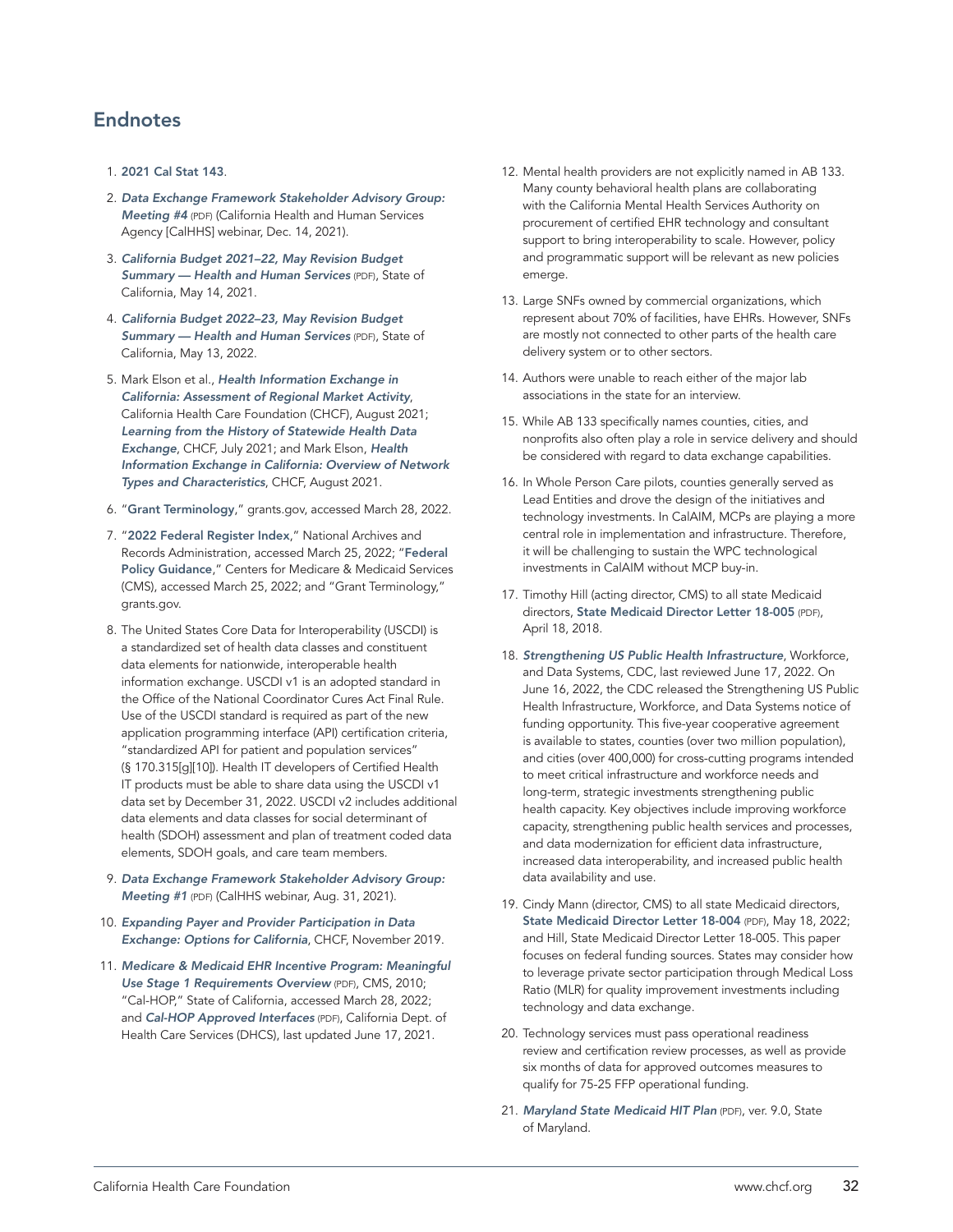#### 22. "Section 1115 Demonstration HIE Policy,"

CMS, accessed March 28, 2022. The 1915(c) Home and Community-Based Service waiver is an example of a waiver with technical requirements for enhanced utilization, quality, and cost data for the long-term services and supports population providing a 10% increase in FMAP (10%) through Section 9817 of the American Rescue Plan Act. Funding was available through March 31, 2022.

- 23. [Medicaid and Children's Health Insurance Program](https://www.govinfo.gov/content/pkg/FR-2016-05-06/pdf/2016-09581.pdf)  [\(CHIP\) Programs; Medicaid Managed Care, CHIP Delivered](https://www.govinfo.gov/content/pkg/FR-2016-05-06/pdf/2016-09581.pdf)  [in Managed Care, and Revisions Related to Third](https://www.govinfo.gov/content/pkg/FR-2016-05-06/pdf/2016-09581.pdf)  [Party Liability Final Rule](https://www.govinfo.gov/content/pkg/FR-2016-05-06/pdf/2016-09581.pdf) (PDF), 81 Fed. Reg. 27498-901 (May 6, 2016); and Jonah Frolich, Kevin McAvey, and Jonathan DiBello, *[CalAIM and Health Data Sharing: A](https://www.chcf.org/publication/calaim-health-data-sharing/)  [Road Map for Effective Implementation of Enhanced Care](https://www.chcf.org/publication/calaim-health-data-sharing/)  [Management and In Lieu of Services](https://www.chcf.org/publication/calaim-health-data-sharing/)*, CHCF, May 2021.
- 24. States can develop an EHR incentive program up to the state's allowable FMAP for federal financial support that provides funding to designated Medicaid providers that may not have been eligible for Meaningful Use Program / Promoting Interoperability incentive payments. A program could be designed for long-term care facilities or behavioral health providers to support electronic data capture through certified EHRs or other technical systems to meet the minimum interoperability requirements set forth in AB 133.
- 25. [SUPPORT for Patients and Communities Act](https://www.congress.gov/bill/115th-congress/house-bill/6), H.R. 6, 115th Congress (2018).
- 26. "[Percent of Specialty Hospitals That Possess Certified](https://dashboard.healthit.gov/quickstats/pages/specialty-hospital-ehr-adoption.php)  [Health IT](https://dashboard.healthit.gov/quickstats/pages/specialty-hospital-ehr-adoption.php)," Health IT Quick-Stat #59, Office of the National Coordinator for Health Information Technology, August 2019. Forty-nine percent of psychiatric hospitals use EHRs compared to 96% of general medicine and surgical practices.
- 27. "[Data Modernization Initiative](https://www.cdc.gov/surveillance/data-modernization/index.html)," CDC, last reviewed March 21, 2022. CDC typically funds 64 public health jurisdictions including 51 state public health agencies, which includes the District of Columbia, territories, and local public health agencies over a certain population threshold.
- 28. Additional funding streams for programs, populations, and prevention are available through public health authorities for services and technical infrastructure. States receive multiyear cooperation agreements that may fund data and technical infrastructure priorities. An example is Section 1815, "[Improving the Health of Americans Through Prevention](https://www.cdc.gov/diabetes/programs/stateandlocal/funded-programs/dp18-1815.html)  [and Management of Diabetes, Heart Disease, and Stroke](https://www.cdc.gov/diabetes/programs/stateandlocal/funded-programs/dp18-1815.html)." This paper did not identify past and existing funding sources with programs currently underway.
- 29. CDC funding streams allow cities and counties meeting population thresholds to be eligible for public health funding cooperative agreements and grants. Los Angeles is not the only California county meeting these requirements and receiving funds.
- 30. Federal Section 317 funding is typically authorized for vaccines for children, adolescents, and adults for immunization program operations and critical infrastructure.
- 31. Federal Section 317 funding is typically authorized for vaccines for children, adolescents, and adults for immunization program operations and critical infrastructure.
- 32. "Data Modernization Initiative," CDC, last reviewed May 10, 2022; and "[Data Modernization Initiative:](https://www.cdc.gov/surveillance/surveillance-data-strategies/dmi-investments.html)  [An Urgent Need to Modernize](https://www.cdc.gov/surveillance/surveillance-data-strategies/dmi-investments.html)," CDC, last reviewed November 18, 2020. The Data Modernization Initiative is creating a standards-based interoperable public health infrastructure, ensuring all systems can communicate and seamlessly share data; advancing standards so that information can be stored and shared across systems; and facilitating complete and timely reporting so that the CDC has essential data on race, ethnicity, treatments, and comorbidities critical for achieving equity in public health response.
- 33. *[Office of Financial Resources Fiscal Year 2021 Annual](https://www.cdc.gov/funding/documents/fy2021/fy-2021-ofr-annual-report-508.pdf)  [Report](https://www.cdc.gov/funding/documents/fy2021/fy-2021-ofr-annual-report-508.pdf)* (PDF), CDC.
- 34. "[Community Mental Health Services Block Grant](https://www.samhsa.gov/grants/block-grants/mhbg)," Substance Abuse and Mental Health Services Administration (SAMHSA), last updated April 16, 2020.
- 35. "Community Mental Health Services Block Grant," SAMHSA, last updated April 16, 2020.
- 36. *[Block Grant Reporting Section CFDA 93.958 \(Mental](https://www.samhsa.gov/sites/default/files/grants/fy22-23-mhbg-report.pdf)  [Health\)](https://www.samhsa.gov/sites/default/files/grants/fy22-23-mhbg-report.pdf)* (FY 2022-2023 MHBG Report) (PDF), SAMHSA.
- 37. Daniel Tsai (deputy administrator and director, CMS) to all state health officials, [State Health Official Letter 21-008](https://www.medicaid.gov/federal-policy-guidance/downloads/sho21008.pdf) (PDF), December 28, 2021.
- 38. Anita Everett, "[Groundbreaking Developments in](https://www.samhsa.gov/blog/groundbreaking-developments-suicide-prevention-mental-health-crisis-service-provision)  [Suicide Prevention and Mental Health Crisis Service](https://www.samhsa.gov/blog/groundbreaking-developments-suicide-prevention-mental-health-crisis-service-provision)  [Provision](https://www.samhsa.gov/blog/groundbreaking-developments-suicide-prevention-mental-health-crisis-service-provision)," SAMHSA, May 14, 2021.
- 39. Kristen K. Beronio, *[Funding Opportunities for](https://www.nasmhpd.org/sites/default/files/8_FundingCrisisServices_508.pdf)  [Expanding Crisis Stabilization Systems and Services](https://www.nasmhpd.org/sites/default/files/8_FundingCrisisServices_508.pdf)* (PDF), Technical Assistance Collaborative Paper No. 8, National Assn. of State Mental Health Program Directors, September 2021.
- 40. "[FY 2021 Community Mental Health Block Grant](https://www.samhsa.gov/grants/block-grants/mhbg-covid-fy21)  [Program COVID-19 Supplemental Awards](https://www.samhsa.gov/grants/block-grants/mhbg-covid-fy21)," SAMHSA, last updated March 11, 2021.
- 41. Sara Rosenbaum et al., *[Community Health Center](https://files.kff.org/attachment/Issue-Brief-Community-Health-Center-Financing-The-Role-of-Medicaid-and-Section-330-Grant-Funding-Explained)  [Financing: The Role of Medicaid and Section 330](https://files.kff.org/attachment/Issue-Brief-Community-Health-Center-Financing-The-Role-of-Medicaid-and-Section-330-Grant-Funding-Explained)  [Grant Funding Explained](https://files.kff.org/attachment/Issue-Brief-Community-Health-Center-Financing-The-Role-of-Medicaid-and-Section-330-Grant-Funding-Explained)* (PDF), KFF, March 2019.
- 42. "[Health Center Controlled Networks](https://bphc.hrsa.gov/qualityimprovement/strategicpartnerships/hccn.html)," HRSA, accessed March 28, 2022
- 43. "[Emergency Broadband Benefit](https://www.fcc.gov/broadbandbenefit)," Federal Communications Commission (FCC), accessed March 28, 2022
- 44. "[Rural Health Care Program](https://www.fcc.gov/general/rural-health-care-program)," FCC, accessed March 28, 2022
- 45. "[Continuum of Care \(CoC\) Program Eligibility](https://www.hudexchange.info/programs/coc/coc-program-eligibility-requirements/)  [Requirements](https://www.hudexchange.info/programs/coc/coc-program-eligibility-requirements/)," HUD Exchange, accessed March 28, 2022.